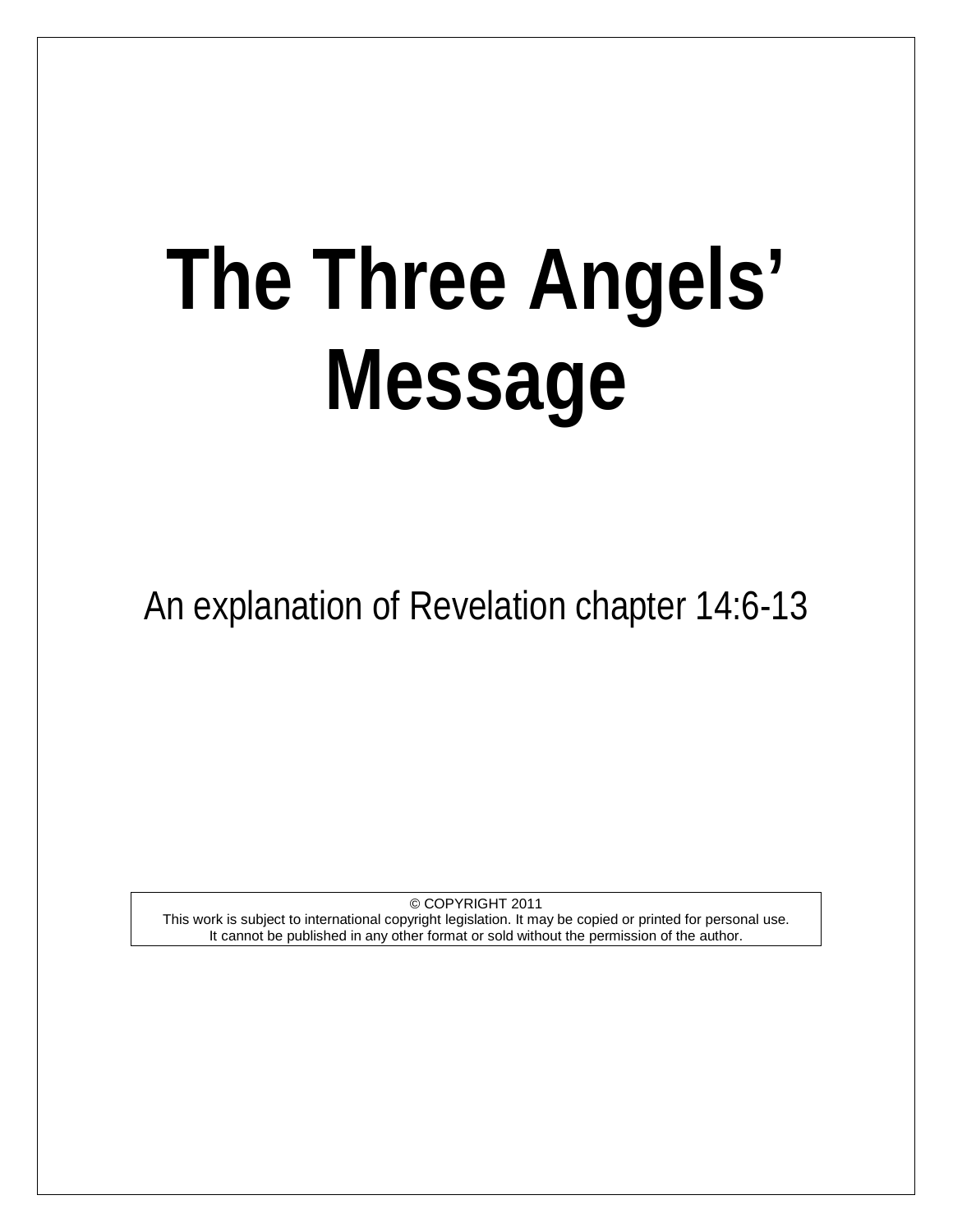# **Contents**

| 23 |
|----|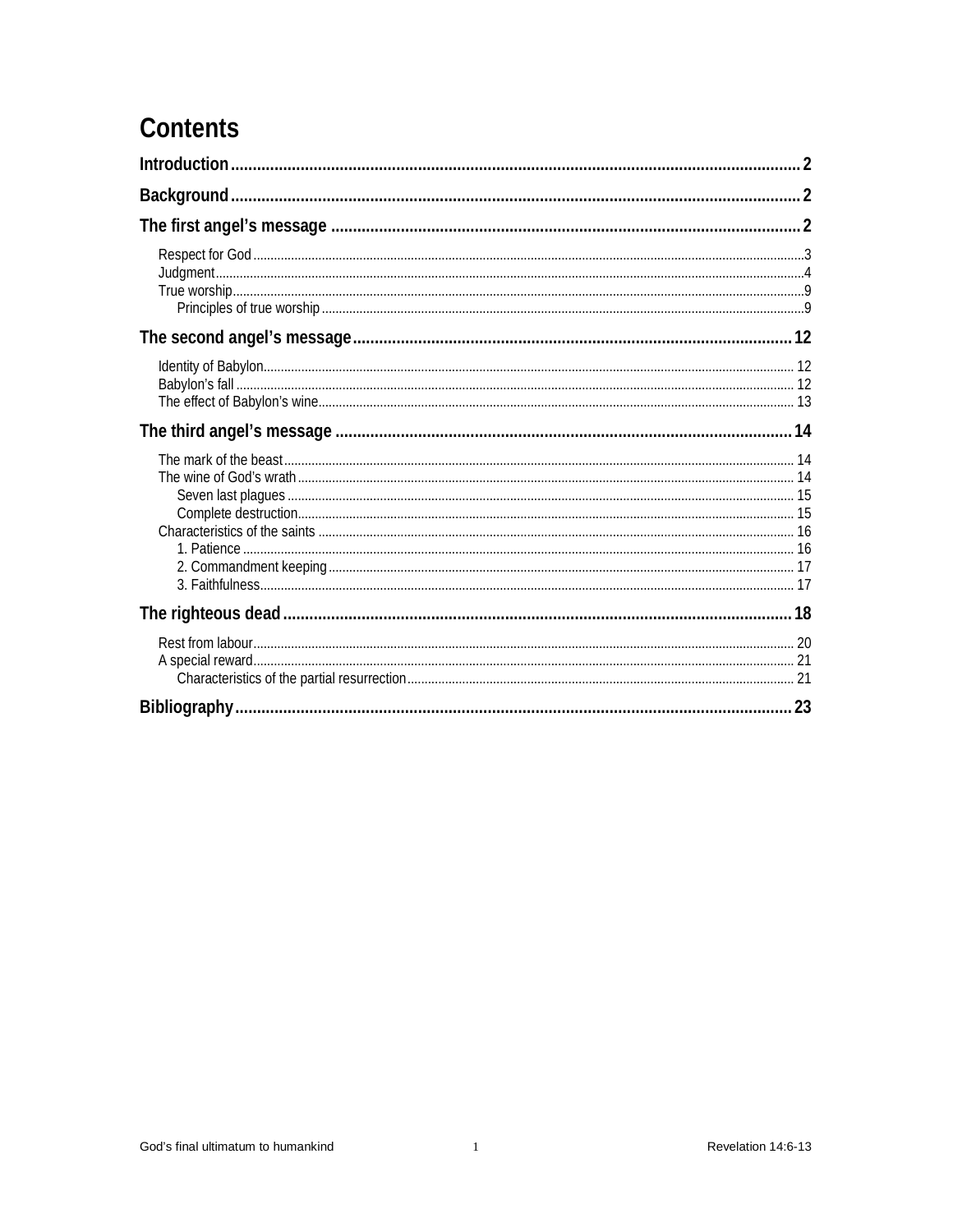# <span id="page-2-0"></span>**Introduction**

*I saw another angel fly in mid heaven, with a firm and final ultimatum to deliver to those who dwell on the earth, to every nation, tribe, tongue and people. Revelation 14:6. (Dr Schonfield's Translation***[1](#page-2-3)** *)*

The setting of Revelation Chapter 14 is significant. Chapter 13 has depicted Satan's final and most successful effort to control the world. It is Chapter 14 which outlines God's response. The three angels messages found in this chapter present a dire warning to all who fail to withstand the Satanically-inspired trends of the last days. They are the final messages from God before the second advent of Christ. Verse 14 states:

*Then I looked, and behold, a white cloud, and on the cloud sat One like the Son of Man, having on His head a golden crown, and in His hand a sharp sickle. Revelation 14:14*

This verse depicts Christ returning to earth as King of Kings at the Second Advent. The three angels' messages associated with this event are God's final warning – a preparatory message for the Second Advent. The Lord has promised His people

*Surely the Lord GOD does nothing, unless He reveals His secret to His servants the prophets. Amos 3:7*

In view of the imminence of the Second Advent, it falls to God, in His desire to impart justice, to make a special announcement concerning this climatic event.

# <span id="page-2-1"></span>**Background**

In Revelation 14:1-5 the one hundred and forty-four thousand are placed centre stage. This number of one hundred and forty-four thousand symbolizes the final product of the Three Angels' Messages, revealing those who constitute the one hundred and forty-four thousand.

# <span id="page-2-2"></span>**The first angel's message**

*Then I saw another angel flying in the midst of heaven…*

The expression *I saw* in the book of Revelation indicates a new vision. However, while this is not a continuation of events that were presented in the previous verses, it may at the same time be a repetition and an enlargement of events already mentioned. The principle of *repetition and enlargement* is frequently employed in the book of Revelation.

This angel is flying in the midst of heaven, which denotes the urgency of the message. One previous instance of an angel described as flying in *the midst of heaven* is found in Revelation Chapter 8.

*And I looked and I heard an angel flying through the midst of heaven, saying with a loud voice, "Woe, woe, woe to the inhabitants of the earth, because of the remaining blasts of the trumpet of the three angels who are about to sound! Revelation 8:13*

<span id="page-2-3"></span><sup>1</sup> Hugh Joseph Schonfield, *Authentic New Testament* (New York: New American Library, 1958)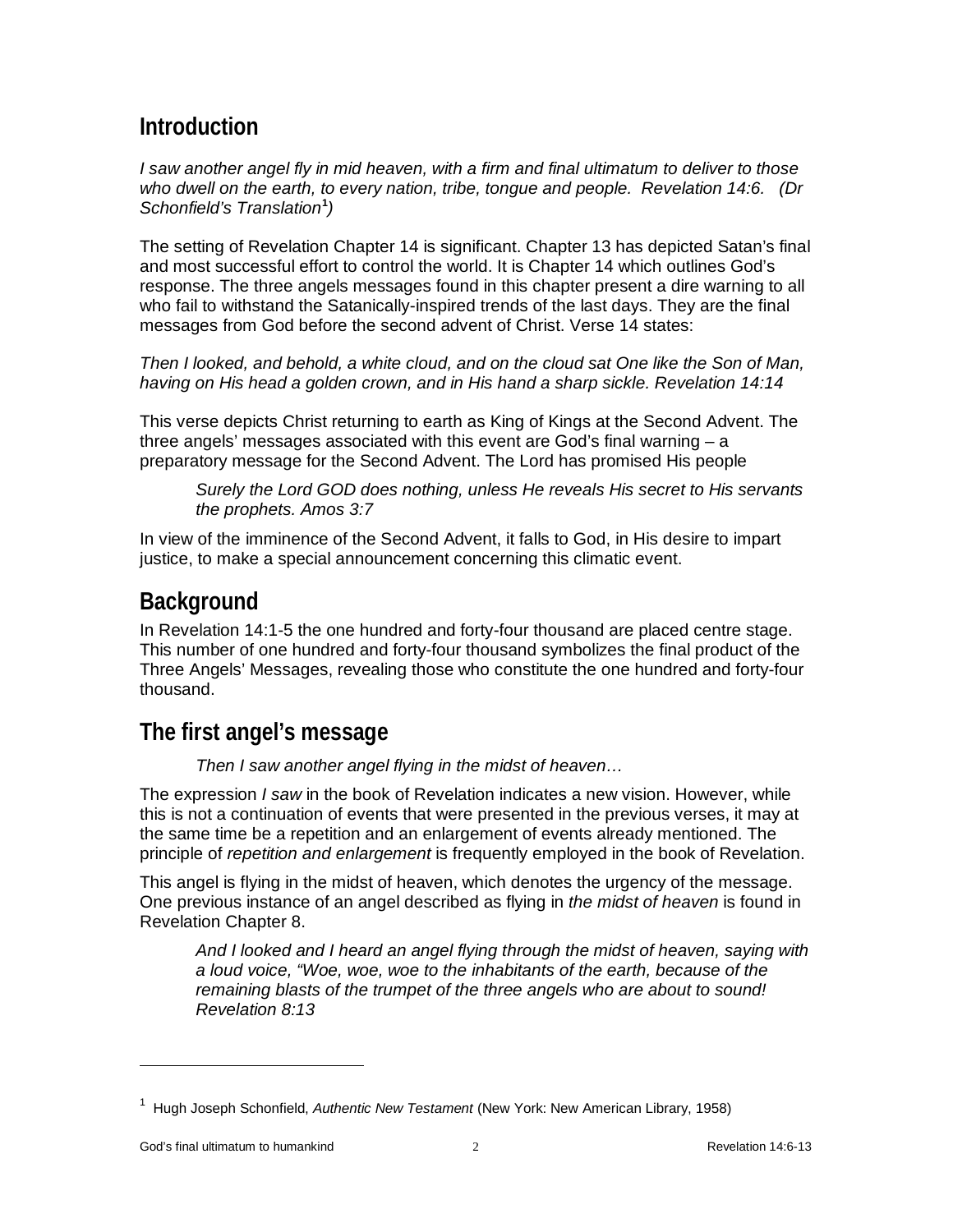This angel pronounced three woes upon humankind. By contrast, however, in Revelation Chapter 14 three blessings are pronounced.

#### *…having the everlasting gospel…*

This is the only instance in Scripture where the gospel is described as *everlasting.* This is an acknowledgement that it is impossible to destroy the gospel of Christ. In spite of all attempts to obliterate or pervert the good news of the gospel, it continues to maintain its integrity. Secondly, the effect of the Gospel, its fruitage, is everlasting. Acceptance of the gospel provides everlasting life. A third reason is that the tremendous truths of the gospel - God's love for humanity, God's suffering for humanity, God's plan of salvation for humanity - will be studied and retold for all eternity.

The *everlasting gospel* is then, in a special sense, the message of the three angels of Revelation Chapter 14. It is *the* great, international, world-wide message which goes to *every nation, tribe, tongue and people* (v6).

Through the centuries the gospel of salvation has been proclaimed, however in the main only a few of the essentials were ever emphasized at any given time. In fact, much of the central gospel message was lost during the Dark Ages. During the Protestant Reformation, however, the main features of the gospel were restored. Yet Revelation Chapter 14 demonstrates that in the last days some essentials of the gospel, previously lost or neglected, will be restored and re-established.

*Fear God and give glory to Him, for the hour of His judgment has come; and worship Him who made heaven and earth, the sea and springs of water. Revelation 14:7*

Three aspects are emphasized in the final, everlasting gospel of the first angel.

## <span id="page-3-0"></span>**Respect for God**

*Fear God and give glory to Him…*

Sincere Christian men and women in the past have always feared God in the sense that they have respected and given glory to Him. However we are living in a period of history when the world's population will fear and glorify *the beast*, for Scripture declares

*… all the world marveled and followed after the beast*

and

#### *all who dwell on the earth will worship him* (the beast) *Revelation 13:3, 8*

The Three Angels' Messages exemplify God's response to counteract Satan's final assault. Instead of a call to worship the beast, this call is rather to *fear God*. There are two kinds of fear denoted in Scripture. The first is a slavish fear which is offensive to God (I John 4:18). The second is a respectful, reverential fear which leads to love and obedience.

*Therefore, since we are receiving a kingdom which cannot be shaken, let us have grace, by which we may serve God acceptably with reverence and godly fear. For our God is a consuming fire. Hebrews 12:28-29*

Today there is a serious lack of godly fear and reverent respect for God and His will. This is especially true of the professedly Christian world where God has been presented in an unbalanced light. While in the past God was sometimes pictured as harsh and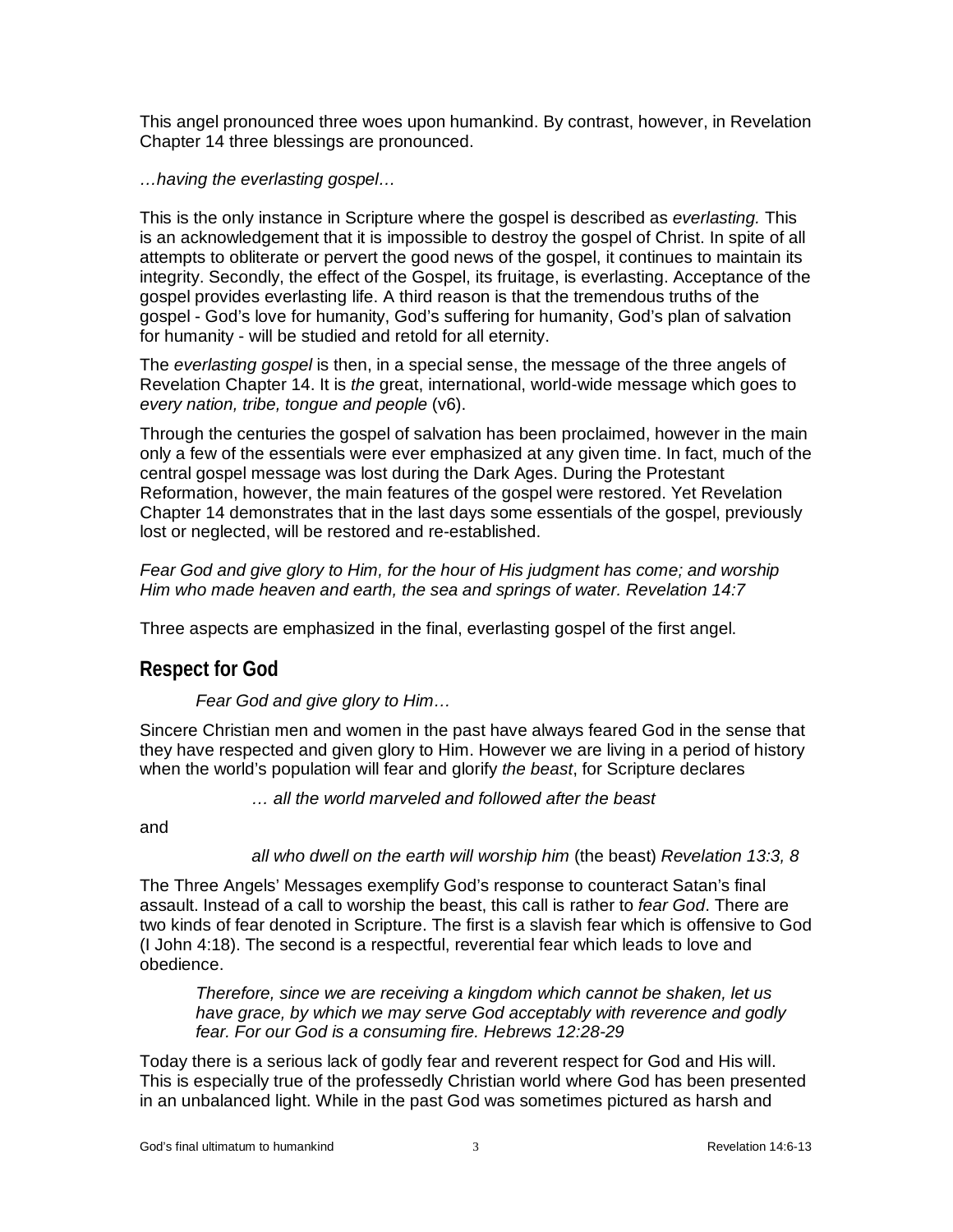cruel, today He is often depicted as being so loving and forgiving that He will overlook almost any outrage against God or man. This contemporary view maintains that it does not matter what a person believes, so long as they are sincere in their beliefs. Yet Scripture is clear:

*…Fear God and keep His commandments, for this is man's all. Ecclesiastes 12:13*

If one is to be ready for translation at the Second Advent, a correct attitude is essential in regard to our great and holy God.

*…give glory to Him…*

This means to give praise to God not merely by voicing the correct sentiments, but also through their actions, through their lives and by their influence. It is a call to represent God faithfully. It means obedience from the heart – born out of love - and not from a sense of compulsion.

## <span id="page-4-0"></span>**Judgment**

The angel then gives a special reason for giving glory to God.

*…for the hour of His judgment has come... v7*

Some have claimed that this refers to a judgment made upon God: and in a sense God has been judged and already been vindicated of Satan's false charges. Lucifer's defection generated grave questions in regard to God's justice and character throughout the unfallen universe, however these questions were resolved at Calvary.<sup>[2](#page-4-1)</sup> Jesus himself declared:

*Now is the judgment of this world; now the ruler of this world will be cast out. And I, if I am lifted up from the earth, will draw all peoples to Myself." This He said, signifying by what death He would die. John 12:31-33*

God was judged and vindicated at Calvary. However, the term *th*e *hour of His judgment* does not refer to God being judged, but to the judgment of God upon mankind. The context of the passage reveals that this is the case. The message states

*…to every nation, tribe, tongue and people…*

This judgment falls upon people. The word *judgment* in Scripture has several meanings.

It means recompense. It represents the visitation of God's justice, the metering out His punishment upon mankind. Perhaps the best example of this will be the seven last plagues which are termed God's judgments and which will be poured out upon Babylon. (Revelation 18:10)

Judgment also implies that an investigation has taken place, an examination to determine innocence or guilt.

Judgment involving this punishment will occur at the end of the world.

*…it is appointed for men to die once, but after this the judgment. Hebrews 9:27* 

This judgment takes place after human death transpires.

<span id="page-4-1"></span><sup>2</sup> A.P. Cooke, *War on God's Woman*, 2nd ed. (Sydney: Self-published, 2010) on Revelation 14:7-12.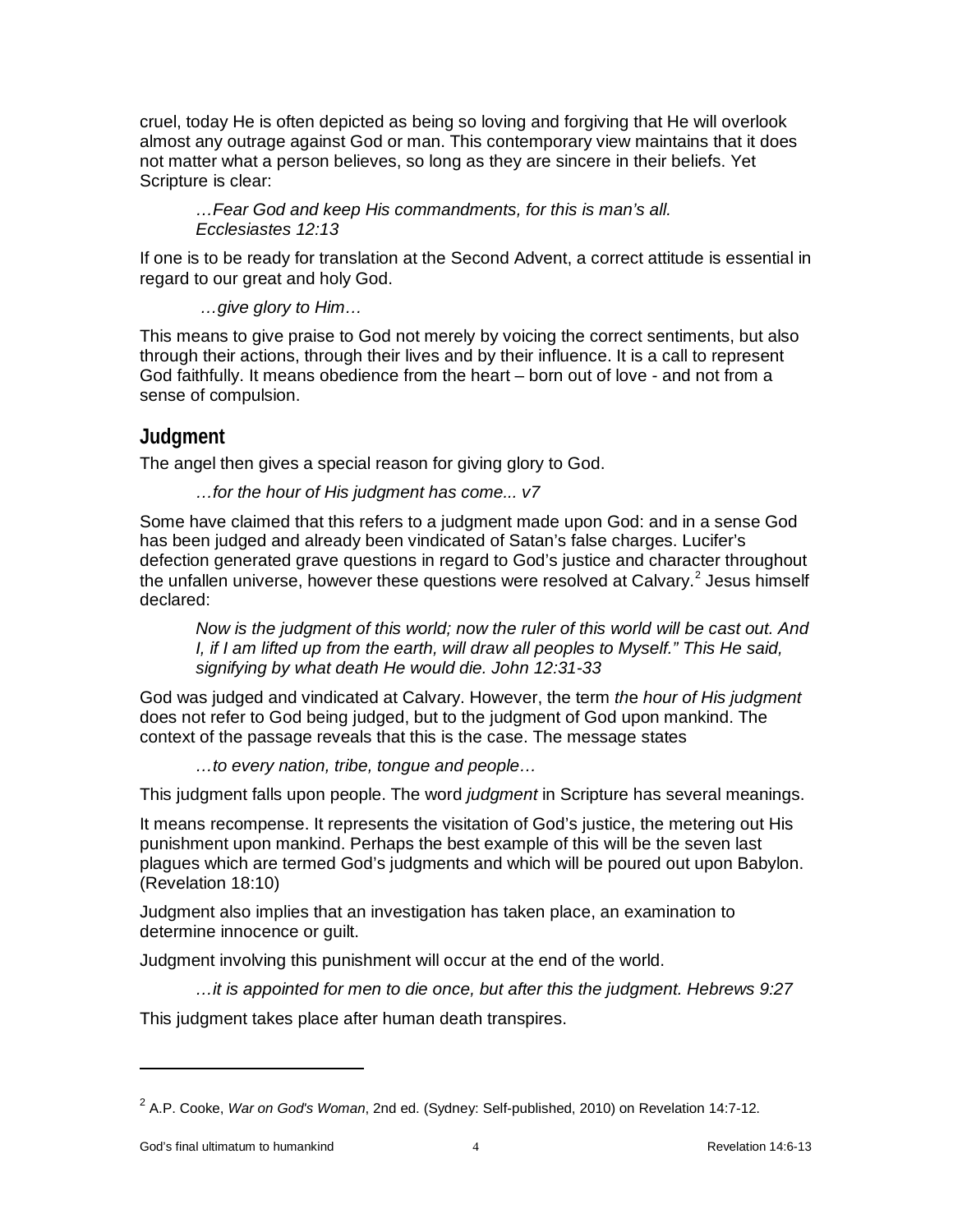Jesus said:

*The word that I have spoken will judge him in the last day. John 12:48*

The judgment *in the last day* is the final judgment before the Great White Throne (Revelation Chapter 20). Jesus declared:

*Do not marvel at this; for the hour is coming in which all who are in the graves will hear His voice and come forth - those who have done good, to the resurrection of life, and those who have done evil, to the resurrection of condemnation. John 5:28-29*

This *last day* judgment transpires at the close of the millennium:

*And I saw the dead, small and great, standing before God, and books were opened. And another book was opened, which is the Book of Life. And the dead were judged according to their works. Revelation 20:12*

However the message of the first angel of Revelation 14:6 -7 states that the hour of His judgment has come - present tense – the fact is that it has arrived! This can only refer to the second type of judgment - an investigation followed by a trial. However it is not God who requires an investigation or an examination of a life to determine guilt: this is not the connotation of this Scripture.

God does not even *need* a final judgment at the end of the world because He already knows all: He reads the thoughts and intents of every heart. He knows the secrets of every person's life, the motivation and consequences of their decisions and what they justly deserve as a consequence. Nothing is hidden from Him and He is all wise and all knowing.

If God does not need a judgment process then this judgment must be to facilitate understanding on the part of both humanity and the rest of the universe. Throughout the universe are unnumbered worlds inhabited by sinless beings. It is essential that the justice of God be revealed to the whole universe. This is why, in addition to a final judgment at the end of the world, there is also a judgment that involves investigation. This is, in a sense, a type of trial, for God must not only be just - He must be seen to be just.

This is the reason for a two–phased judgment which applies a process we are familiar with: first the trial, then the execution of the sentence. Justice must be seen to be done. Humankind expects true justice to be transparent so it is important for God to stage a trial so that the judgment that falls upon the human race will be seen to be fair and just. There are therefore two phases to this judgment – first the trial and then the execution of justice.

There are numerous Christians who claim that believers do not come under judgment, that there will be no trial or examination for those who are *in Christ*. Consequently a large body of professed Christians rejects the claim that believers will be judged at the end of time. This conclusion is based upon their concept of justification. They claim that when a person is justified, they are declared to be righteous, which means they have already been judged. (It is true that when a person accepts Jesus Christ as their Savior, they are judicially acquitted: they are deemed by God to be righteous.) The claim is then made, however, that as a consequence there is no further need of judgment. Two Scriptures are used to uphold this view.

*He who believes in Him is not condemned… John 3:18*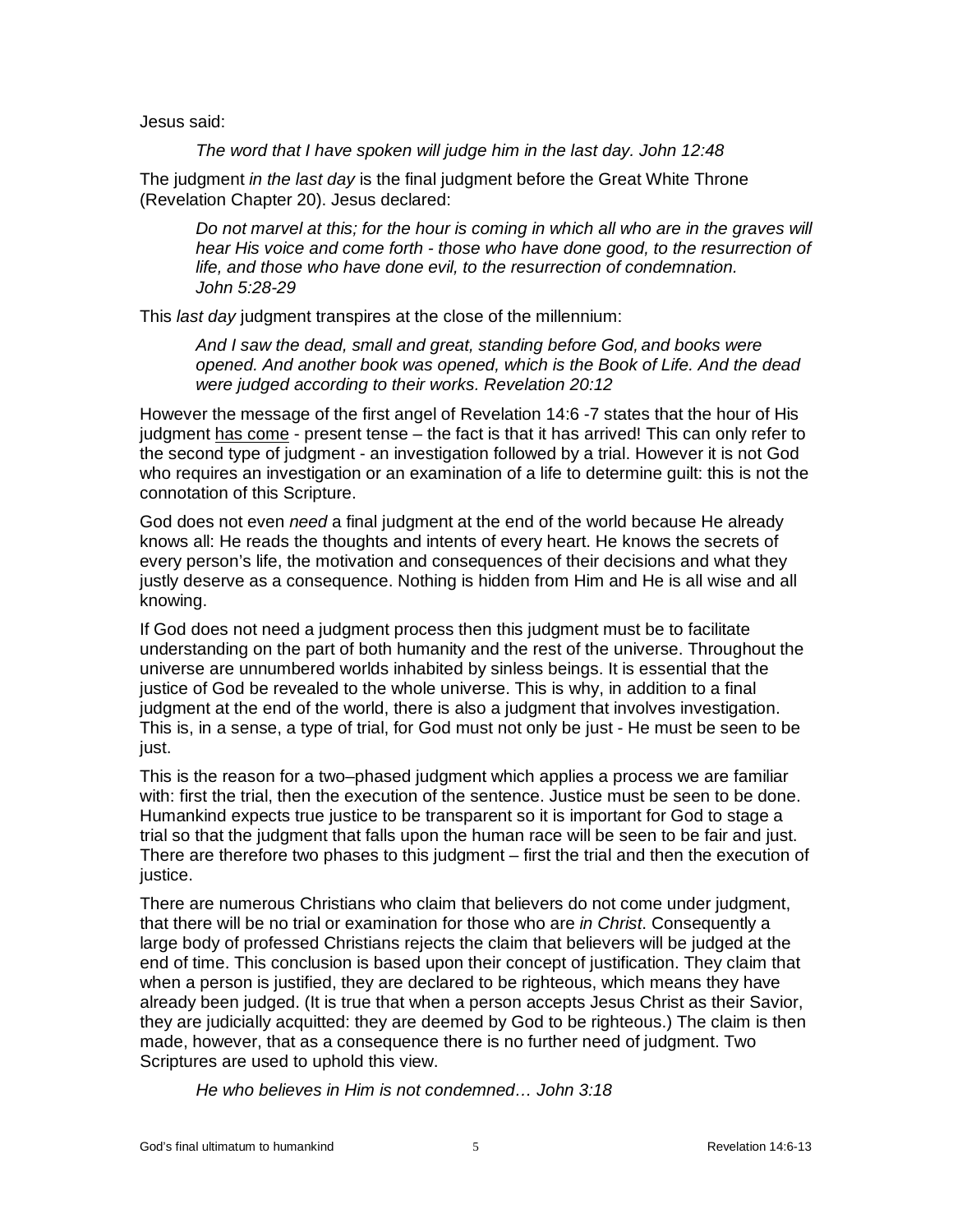*…he who hears My word and believes in Him who sent Me has everlasting life, and shall not come into judgment, but has passed from death into life. John 5:24*

In these verses are two key Greek words which are translated *condemned* and *judgment*, and it is claimed that the word *condemned* should be translated *judged*. Thus believers are not judged and do not come into judgment.

These Greek words however, may be legitimately translated into other English words, for example: *to try, condemn, punish, avenge, conclude, damn, decree, determine, esteem,*  judge, go to law, ordain, call in question, sentence to, or think.<sup>[3](#page-6-0)</sup>

The Scriptures tell us which English word is appropriate. The Scriptures explain whether believers will be judged in the great final assize and whether born again Christians will have to answer before God for their deeds. It is clearly stated that

*…God will judge the righteous and the wicked… Ecclesiastes 3:17*

*For we must all appear before the judgment seat of Christ, that each one may receive the things done in the body, according to what he has done, whether good or bad. 2 Corinthians 5:10*

It should be noted that Paul is writing to believers and that he includes himself within the scope of the judgment even though he was himself a justified believer. Truly the saints will stand before the judgment bar of God. Again:

*For we shall all stand before the judgment seat of Christ ….So then each of us shall give account of himself to God. Romans 14:10-12*

*So speak and so do as those who will be judged by the law of liberty. James 2:12*

We must not be misled on this issue: the following Scripture settles the matter.

*For the time has come for judgment to begin at the house of God; and if it begins with us first, what will be the end of those who do not obey the gospel of God? I Peter 4:17*

These are solemn words. Every intelligent, responsible person will *stand* (that is, have their life examined) before the judgment bar of God to give an account of their lives.

We may wonder why it is essential for the saints to be involved in a trial - an examination of the believer to determine whether they stand guilty or innocent.

Scripture clearly portrays the establishing of a court trial that involves the saints. The Book of Daniel - the name *Daniel* meaning *God is judge* - depicts an awe-inspiring court scenario. Daniel Chapter 7 describes how, after the reign of the four universal kingdoms, the *little horn* rises and reigns for twelve hundred and sixty years, ending in 1798. It is after 1798 that this remarkable court scene occurs.

*I watched till thrones were put in place, and the Ancient of Days was seated; His garment was white as snow, and the hair of His head was like pure wool. His throne was a fiery flame, its wheels a burning fire; a fiery stream issued and came forth from before Him. A thousand thousands ministered to Him; ten thousand times ten thousand stood before Him. The court was seated, and the books were opened. Daniel 7:9-10*

<span id="page-6-0"></span> $^3$  James Strong. "Strong's Exhaustive Concordance". Bible Study Tools. Accessed 23-10-2011. http://www.biblestudytools.com/concordances/strongs-exhaustive-concordance/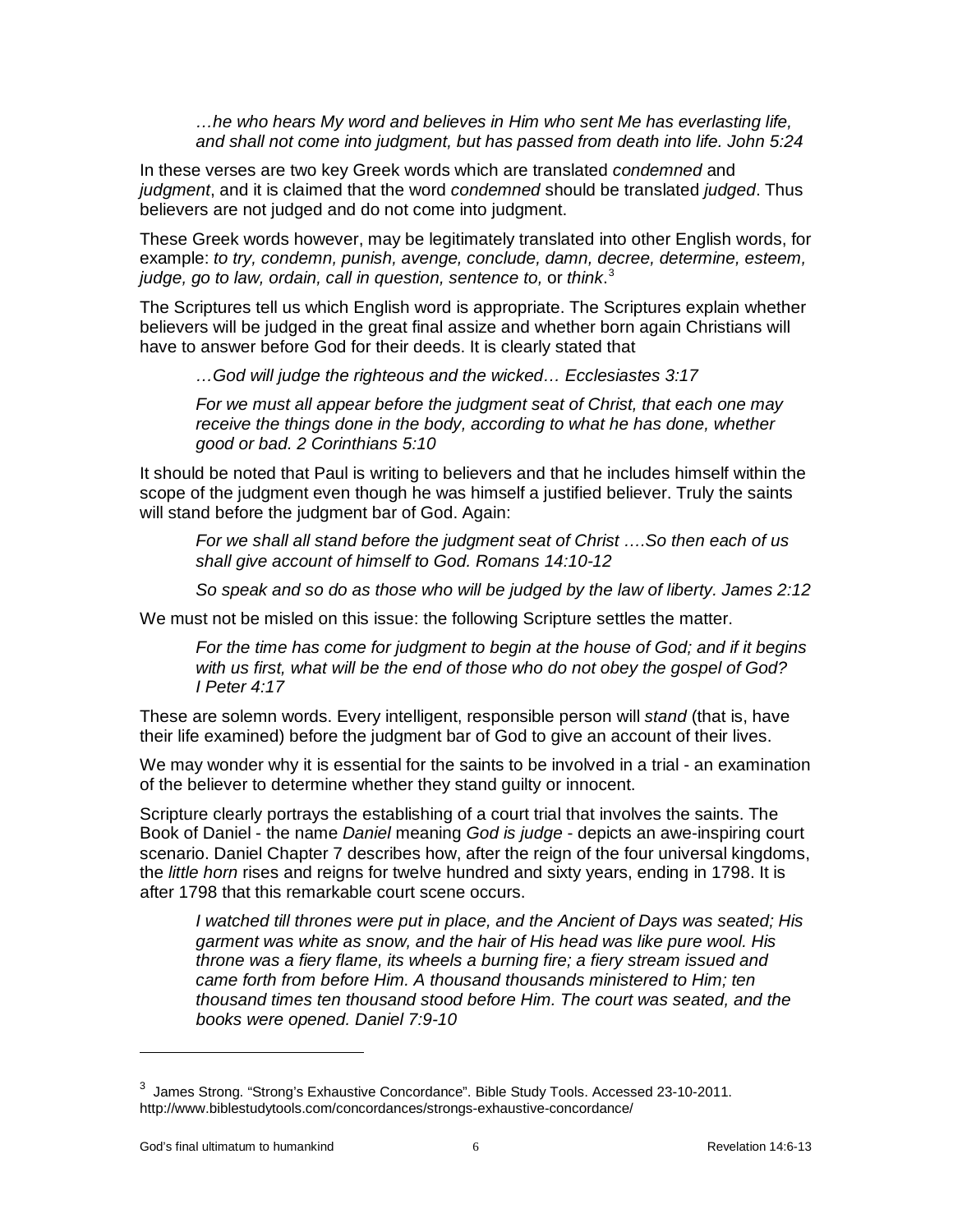Other translations render this passage as follows

*I beheld till thrones were placed and one that was Ancient of Days took his seat. (RSV)*

*I watched until an assize was held. (Moffatt)*

*Until thrones were placed and the Ancient of Days took his seat and the judgment was set and the books were opened. (Amplified)*

*…the court sat in judgment… (RSV)*

*The court was held, and the records were opened.* 

*…the judge was seated, the court was in session, and the books were opened. (Amplified)*

This passage depicts a great court trial taking place in the awe-inspiring heavenly temple. This heavenly trial or judgment involves the saints, for the passage goes on to state:

*But the saints of the Most High shall receive the kingdom, and possess the kingdom forever… Daniel 7:18*

*…the Ancient of Days came and a judgment was made in favour of the saints of the Most High… Daniel 7:22*

Daniel also says:

*But the court shall be seated, and they shall take away his dominion, to consume and destroy it forever. Then the kingdom and dominion, and the greatness of the kingdoms under the whole heaven, shall be given to the people, the saints of the Most High. His kingdom is an everlasting kingdom, and all dominions shall serve and obey Him. Daniel 7:26-27*

This judgment includes the *little horn* as well as the saints, so after 1798 AD a court session commenced which focused on the people of God. The first angel of Revelation Chapter 14 declares to the world that this judgment has begun.

*…the hour of His judgment has come…*

The exact date of the commencement of this judgment is revealed in Daniel chapter 8:

*And he said to me, "For two thousand three hundred days; then the sanctuary shall be cleansed". Daniel 8:14*

The term *cleansing of the sanctuary* can be shown to represent a work of judgment in the heavenly temple. The two thousand three hundred days (that is, 2300 *years*) can conclusively be shown to end in the year 1844 AD.[4](#page-7-0) This means that the heavenly court session commenced in the year 1844. Therefore the fulfillment of the first angel's message of Revelation 14:6-7 commenced in the year 1844.

We may wonder why there is a need to conduct an examination of the life record of the saints.

This process is intended to display to the universe that those who are to be saved in the kingdom of God have met the conditions laid down for entrance into heaven. It

<span id="page-7-0"></span><sup>&</sup>lt;sup>4</sup> A.P. Cooke, *The Head or the Hand*, 2nd ed. (Sydney: Self published, 2010) .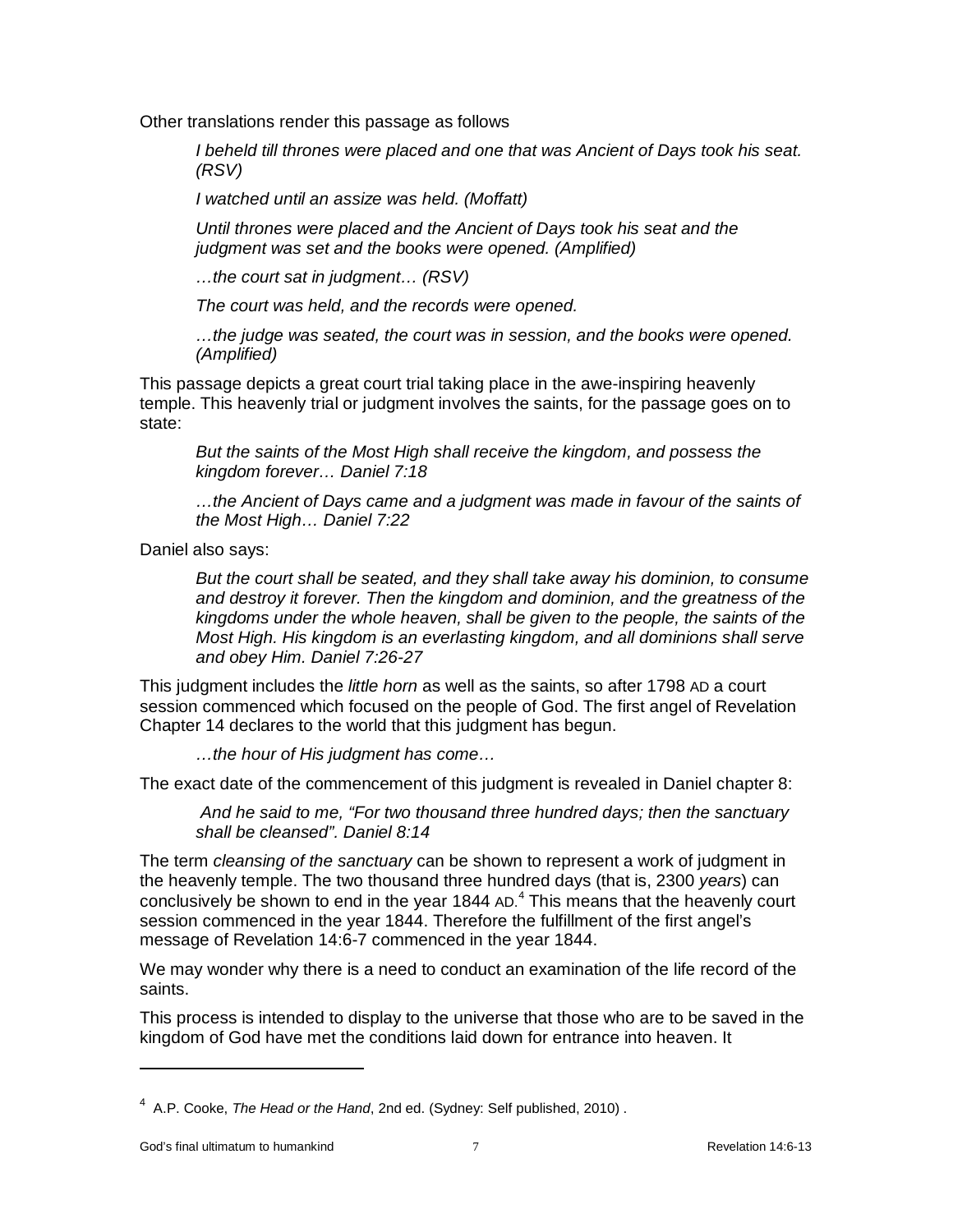demonstrates that while the saints may not have commenced as saints, yet they have ended up truly as saints of God. And while eternal life is a gift, that gift may also be lost: eternal life is conditional. A believer must continue in the faith. Unfortunately there are millions of people who commence the Christian life but fall away from Christ. Vast numbers of others claim to be Christian yet never experience a *born again* experience. This is the reason that an examination is essential; it constitutes a public audit, in order to reveal those who can rightfully and justly be granted eternal life at the Second Advent.<sup>[5](#page-8-0)</sup>

Some believe in what is commonly called, *once saved, always saved,* but Scripture teaches the opposite.

*But he who endures to the end shall be saved. Matthew 24:13*

The believer, by the grace of God, must be an overcomer.

*He who overcomes shall be clothed in white garments, and I will not blot out his name from the Book of Life; but I will confess his name before My Father and before His angels. Revelation 3:5*

It is possible for one who does not overcome to have his name blotted out of the Book of Life. As we have previously stated, eternal life is conditional. We are to be faithful even unto death.

*Be faithful until death, and I will give you the crown of life. Revelation 2:10*

To enjoy eternal life we are to overcome the world, the flesh and the devil.

*Do not love the world or the things in the world. If anyone loves the world, the love of the Father is not in him. 16For all that is in the world—the lust of the flesh, the lust of the eyes, and the pride of life—is not of the Father but is of the world. <sup>17</sup>And the world is passing away, and the lust of it; but he who does the will of God abides forever. I John 2:15*

*For whatever is born of God overcomes the world. And this is the victory that has overcome the world - our faith. I John 5:4*

God is both infinite and omniscient: He knows every detail of the lives of every person who has ever lived. However created beings are finite and limited in knowledge and subject to deceptive forces. Even a third of the angels were deceived by evil forces. Therefore it is necessary for God to conduct a public examination before the universe in order to reveal the final state of every believer. Such an examination must transpire prior to the Second Advent, because at that time the saved will receive eternal life. Before the Second Advent a special decree will go forth from heaven,

*He who is unjust, let him be unjust still; he who is filthy, let him be filthy still; he who is righteous, let him be righteous still; he who is holy, let him be holy still. Revelation 22:11-12* 

The first Angel's Message of Revelation 14 proclaims to the world that the pre–advent judgment *is come*; or *has come*, NOT *is coming*, nor *will come*, but it *is come*, meaning it is here, it has commenced. It commenced in 1844. It will conclude at the close of probation before the Second Advent.

<span id="page-8-0"></span><sup>5</sup> For further Scriptural evidence for a pre-advent judgment, see A.P. Cooke, *Time No Longer*, 2nd ed. (Sydney: Self-published, 2010)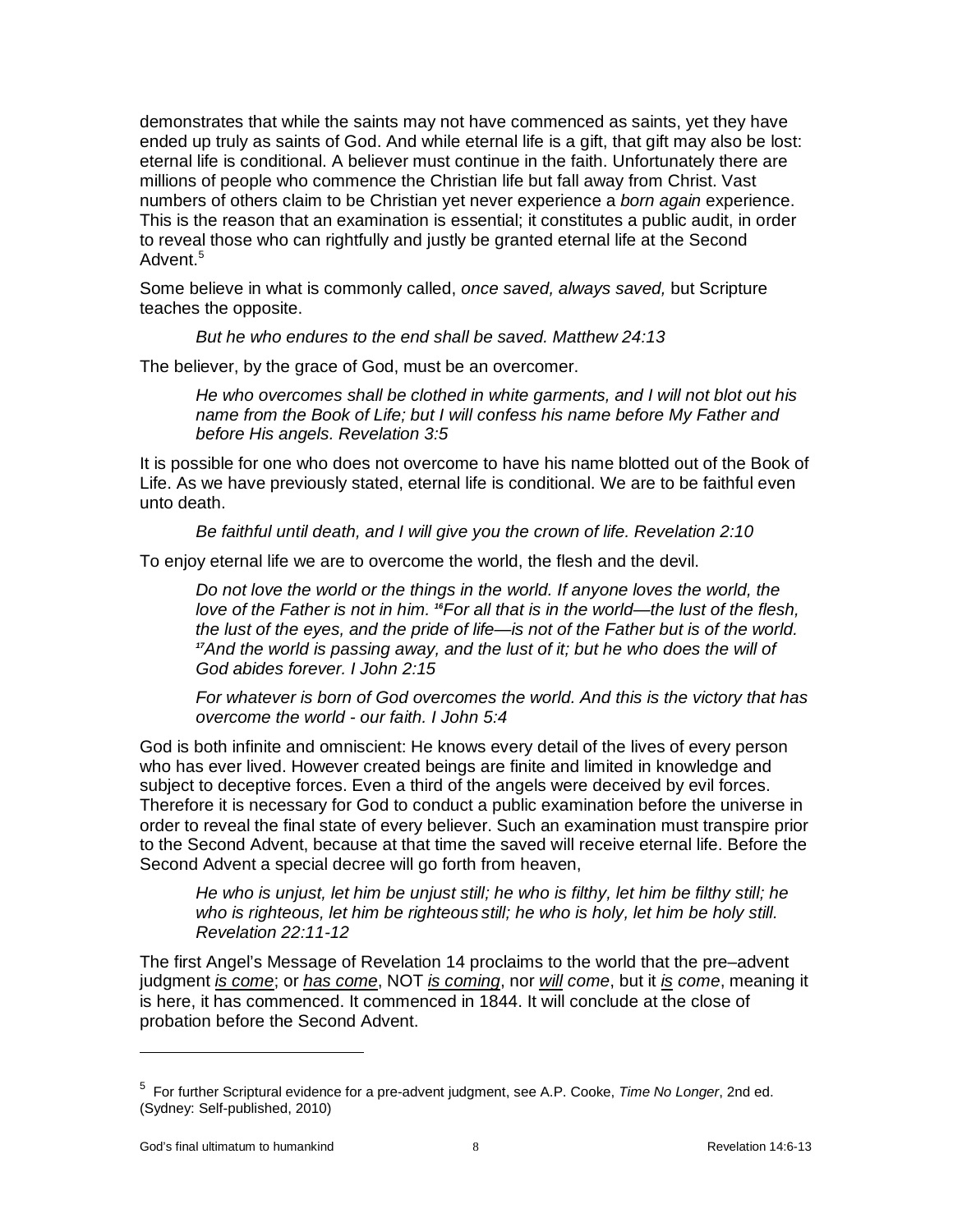## <span id="page-9-0"></span>**True worship**

The third emphasis of the first angel's message is worship.

*...worship Him who made heaven and earth, the sea and the springs of water (v7)*

This is a special call from heaven for humankind to worship the Creator in the last days. There are specific reasons why this special call is needed. The first reason is that at this time in earth's history many people no longer believe in creation. When it comes to human origins the theory of evolution has taken precedence in the minds of mankind. Atheism - the belief that God doesn't exist – has also become rampant, especially among intellectuals.

Interestingly, the modern form of evolution fostered by Darwin originated in the year 1844. It was in that very year that God sent out a special message for humankind to worship the Creator. God's timing is perfect.

The second reason for the special call is that unwittingly the world is being lured into the worship of the beast and his image, as depicted in Revelation 13. $^6$  $^6$ 

*All who dwell on the earth will worship him, whose names have not been written in the Book of Life of the Lamb slain from the foundation of the world. Revelation 13:8*

We need therefore to be able to distinguish between false worship and true worship: the worship of the beast versus the worship of God. Scripture provides guidelines for acceptable worship. This is important because Jesus said that certain forms of worship are worthless.

*And in vain they worship Me, teaching as doctrines the commandments of men. Matthew 15:9*

God commands people to worship Him in a particular way. The standard for true worship is found in the first table of God's eternal law which is comprised of the first four of the Ten Commandments. Here is set out the essential principles of worship and our complete duty to God. The second table incorporating the remaining six commandments describes our duty to our fellow human beings. The first table of the law contains eight conditions of true worship which we will now examine.<sup>[7](#page-9-3)</sup>

#### <span id="page-9-1"></span>**Principles of true worship**

1. Worship God.

*You shall have no other gods before me. Exodus 20:3*

A god is anyone or anything in which you place your trust; as a consequence there are many things which can become gods to humankind. This verse tells us that we are to worship only the God of Heaven. Jesus said:

<span id="page-9-2"></span><sup>&</sup>lt;sup>6</sup> A.P. Cooke, *Antichrist 666*, 2nd ed. (Sydney: Self-published, 2010) .

<span id="page-9-3"></span> $<sup>7</sup>$  In Scripture the number '8' is frequently associated with regeneration or resurrection. Appropriately, the</sup> eight principles involving True Worship, declare that only the regenerated believer can render true and acceptable worship to God.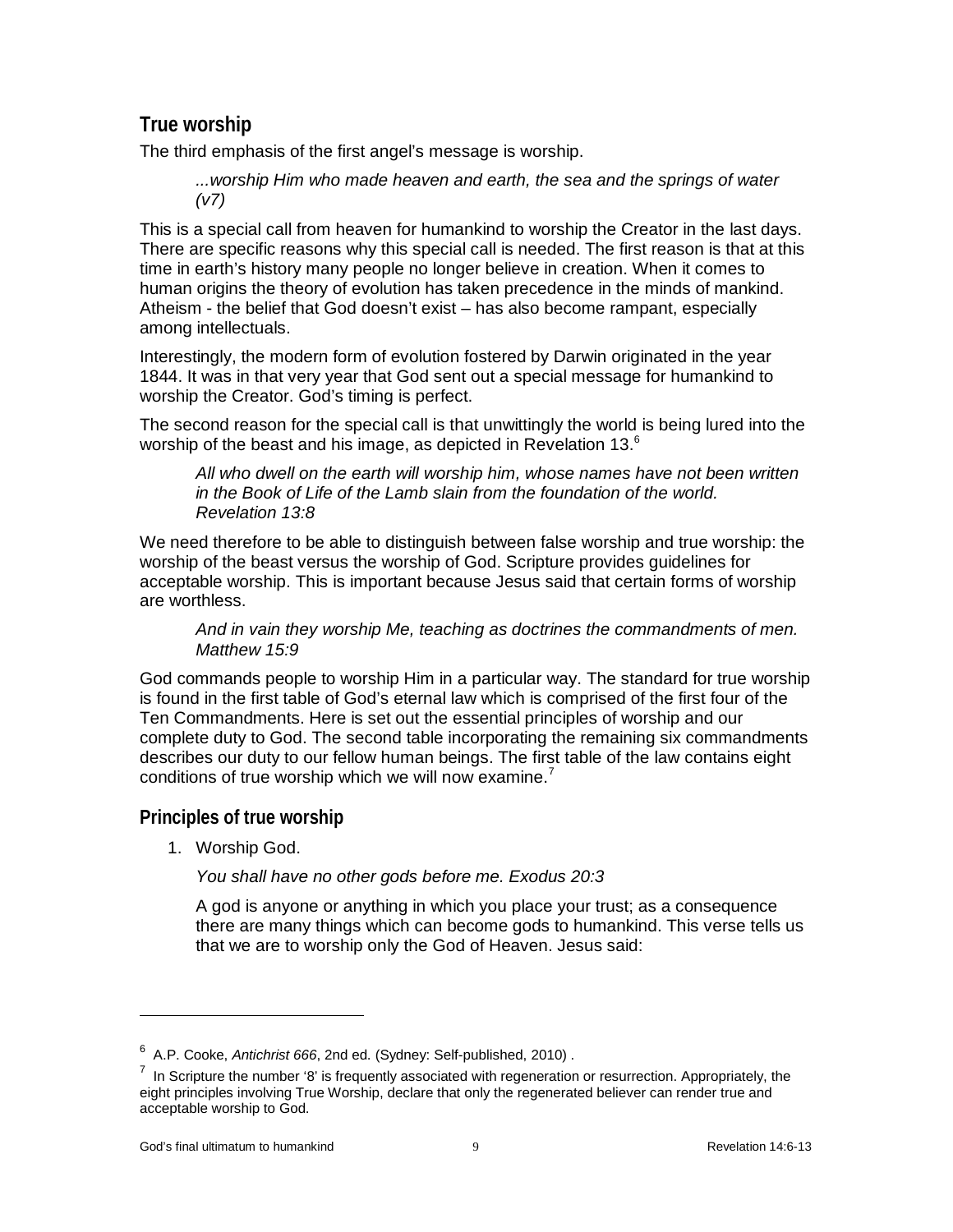*You shall worship the LORD your God, and Him only you shall serve. Matthew 4:10*

Again:

*But seek first the kingdom of God and His righteousness…. Matthew 6:33*

The only One in whom we are to place our complete trust is the Creator God.

2. Worship is spiritual – not sensual. The second commandment states:

*You shall not make for yourself a carved image - any likeness of anything that is in heaven above, or that is in the earth beneath, or that is in the water under the earth; you shall not bow down to them nor serve them. For I, the LORD your God, am a jealous God, visiting the iniquity of the fathers upon the children to the third and fourth generations of those who hate Me. Exodus 20:4-5*

This commandment focuses on our method of worship. It forbids the use of any material object as an aid in worship such as statues, pictures, relics, crosses, altars, angels, crucifixes, etc. It does not forbid the making of such objects, but it forbids us bowing down to them. Nothing of a sensual nature is to be employed to assist us to visualize God in our worship. True worship must be spiritual. Jesus said:

*God is a spirit, and those who worship Him, must worship Him in spirit and in truth. John 4:24*

We worship God simply, directly, *in spirit* through the exercise of the mind and with the aid of the Holy Spirit. We know that God insists on this because Jesus said:

*But the hour is coming, and now is, when the true worshipers will worship the Father in spirit and truth; for the Father is seeking such to worship Him. John 4:23*

God is very particular regarding the type of worship we render Him because false worship is supremely harmful. It profoundly affects every individual in the formation of character. God commands true worship because He loves his creatures. He knows that true worship uplifts and ennobles, but false worship degrades the worshipper. One of the great lessons of history is that every nation and group of people that has persisted in false worship has finally sunk into degradation and then finally ceases to exist as a nation.

3. Worship should be respectful and reverent. This principle is enunciated in the third commandment:

*You shall not take the name of the LORD your God in vain, for the LORD will not hold him guiltless who takes His name in vain. Exodus 20:7*

We are not to use God's name lightly or unnecessarily.

*Therefore, since we are receiving a kingdom which cannot be shaken, let us have grace, by which we may serve God acceptably with reverence and godly fear. For our God is a consuming fire. Hebrews 12:28-29*

The true worshipper will be conscious of the power and holiness of God Almighty - the Creator.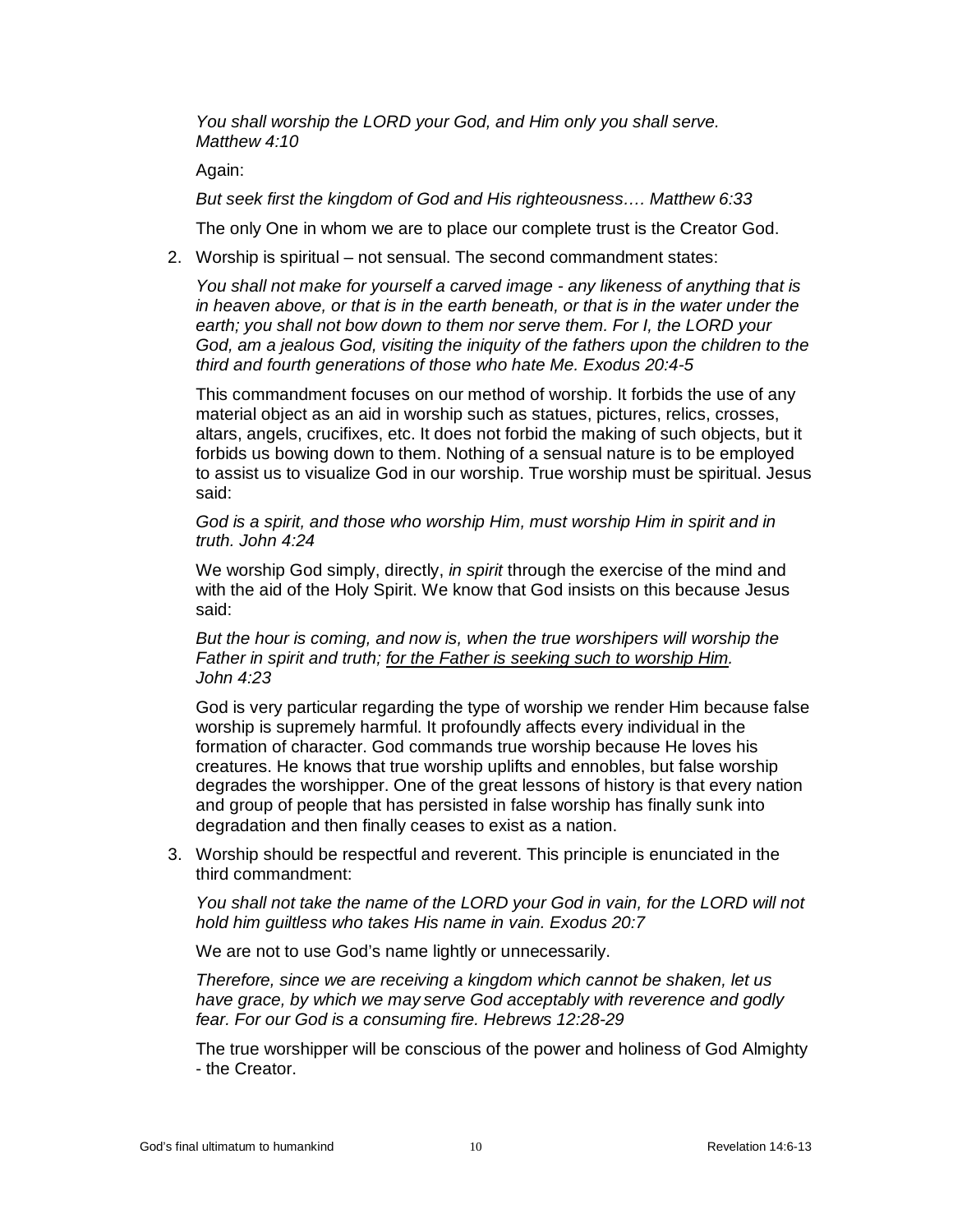*But the Lord is in his holy temple. Let all the earth keep silence before Him. Habakkuk 2:20*

4. The Sabbath day should be set aside for worship.

*Remember the Sabbath day, to keep it holy. Six days you shall labor and do all your work, but the seventh day is the Sabbath of the LORD your God….For in six*  days the LORD made the heavens and the earth, the sea, and all that is in them, *and rested the seventh day. Therefore the LORD blessed the Sabbath day and hallowed it. Exodus 20:8-11*

Notice that the Creator commands that we do not work on His Sabbath. This principle ensures that we will have quality time in which to acknowledge and to worship Him. The day that God has set aside for humankind to acknowledge Him is a day especially blessed by God. The only day of the week that God has blessed is the seventh day (Genesis 2:2-3).

- 5. Worship God in holiness. The significance of holiness means to be free from the guilt of sin. True worshippers, consequently, are those whose sins have been washed away. The only way we can be free from sin is through the cleansing blood of Christ, for that alone can wash away our sins (I John 1:17). This then is the condition for true worship - to be washed in the precious blood of the Lamb by true confession and repentance.
- 6. To acknowledge God as our Creator. Speaking to His ancient people, Israel, God declared

*Therefore the children of Israel shall keep the Sabbath, to observe the Sabbath throughout their generations as a perpetual covenant. 17It is a sign between Me and the children of Israel forever; for in six days the LORD made the heavens and the earth, and on the seventh day He rested and was refreshed. Exodus 31:16-17*

God calls us to worship Him because He made all things and created humankind. We are His and He sustains all life. He alone is entitled to call to be the central feature of our worship.

Just as the children of Israel were instructed to keep the Sabbath in their day, so it is with spiritual Israel today. (The term *Israel* represents believers, those who are God-ruled - those who belong to Christ). The critical indicator that a true believer worships God as the Creator is their observance of the seventh-day Sabbath.

The first angel's message is a special call to observe the first table of the law which includes the fourth commandment - the true Sabbath. It also encompasses all other commandments given by God to apply to all Christians.

In the last days (that is, since 1798) only one movement has arisen which endeavours to align with all the aspects of the first angel's message of Revelation Chapter 14. This is the Seventh-day Adventist movement which arose as predicted in 1844. Seventh-day Adventists are proclaiming the truths brought to view in the first angel's message.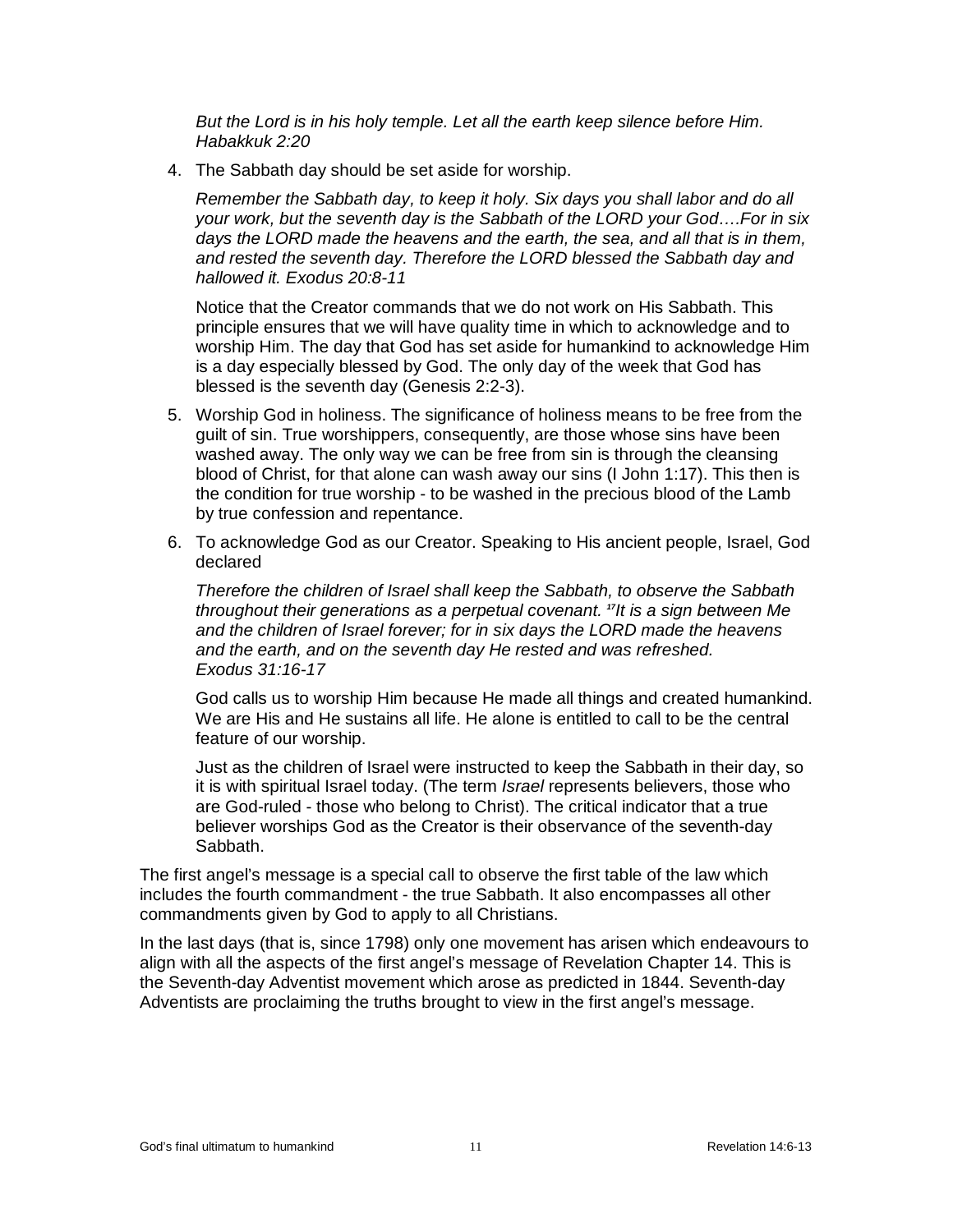# <span id="page-12-0"></span>**The second angel's message**

*And another angel followed, saying, "Babylon is fallen, is fallen, that great city, because she has made all nations drink of the wine of the wrath of her fornication". Revelation 14:8*

# <span id="page-12-1"></span>**Identity of Babylon**

This is the first mention of Babylon in the book of Revelation. Babylon is called *that great city*. In prophecy, a city represents a church.<sup>[8](#page-12-3)</sup> In the Old Testament two cities, representing two religious organizations, are singled out. There is Babylon, representing Satan's centre of worship, and Jerusalem, representing Christ's centre of worship.

In Revelation Chapters 17 and 18 Babylon is revealed as the great apostate church of Satan. Revelation 17:18 also describes Babylon as *that great city.* In Revelation Chapter 17 ten identifiers of Babylon are presented. Only one organization fits these specifications. She is referred to as the *mother of harlots*, that is, she is the mother Church. Babylon represents the great religio-political system of the Papacy. This does not include every individual member of the Church of Rome, however, because Revelation Chapter 18 reveals that some of God's people are to be found there, and that God is continually calling them out of this system of false worship.

The term *mother* also means that Babylon has offspring. These can be identified as the "daughter" churches that came out of Rome, but who are now following the practices of the mother church.

# <span id="page-12-2"></span>**Babylon's fall**

#### *…Babylon is fallen, is fallen, that great city… Revelation 14:8*

The Church of Rome did not fall either morally or spiritually after the first angel's message began to be proclaimed to the world in 1844. Rather, she fell morally and spiritually in the early centuries of the Christian era when she combined Christian belief with pagan concepts during the time of Constantine the Great, in the fourth century. This is when the Church of Rome became apostate.

The churches which did fall spiritually from 1844 onwards were, in the main, the Protestant churches. They fell spiritually by rejecting the truth of the first angel's message. At that time the Protestant churches began to reject the doctrine of the Second Advent of Christ. They also began to reject the prophecies of Daniel and Revelation, as well as the recovered truth of the heavenly sanctuary, including the truth of the pre-advent judgment.

These Protestant churches also began to fall morally when they rejected the standard of Christian conduct found in the Ten Commandments. Commencing with the abandonment of the fourth commandment there followed a tendency to reject the authority of the Bible as the Word of God. The major Protestant churches also began to accept the theory of evolution which leads to a dismissal of the first ten chapters of Genesis. The churches also clung to the error of the natural immortality of the soul, which is the basis for belief in Spiritism.

<span id="page-12-3"></span> $^8$  Hebrews 12:22-23.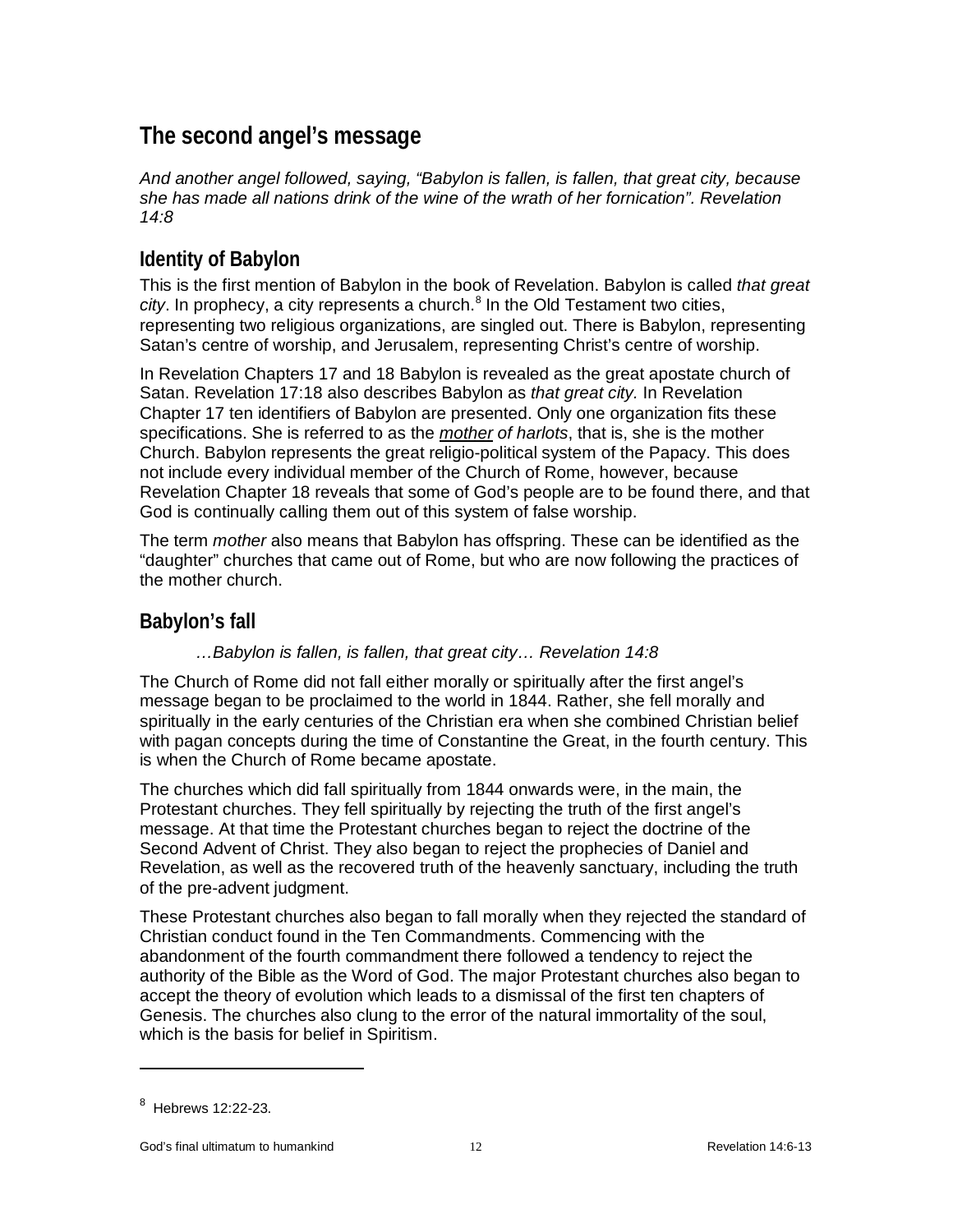Some Protestant churches accepted the prophetic interpretation system called Futurism, which had been invented by the Jesuits. The outcome of this is that the Protestant churches dropped their protest against Rome and are now largely pro-Catholic in their stance. Other groups have accepted false views concerning the Second Advent, for example, the secret rapture.

In addition, some Protestant churches retained rites and ceremonies such as Sunday observance and the celebration of Christmas, Lent and Easter all of which originated in paganism. These churches demonstrated that they preferred to follow man's traditions instead of the dictates of Scripture.

Because of such compromises worldliness began to flood the churches. Scripture depicts this as spiritual adultery. This aligns with the description of Rome as the *mother of harlots*.

Adultery in a religious sense implies illicit union: typically union with secular powers, union with the world, or union with false worship. It is ultimately unfaithfulness to Christ. The Lord likens Himself to the husband of the church, and if the Church is unfaithful to Him and seeks the favour of others, this is classed as spiritual adultery.

#### <span id="page-13-0"></span>**The effect of Babylon's wine**

*…because she* (Babylon) *has made all nations drink of the wine of the wrath of her fornication… Revelation 14:8*

*Wine* in Scripture symbolises doctrines and teachings. Intoxicating wine represents false doctrine.

The *wrath of her fornication* depicts the anger and intolerance of those who assimilate the *wine,* that is, the doctrines, of spiritual Babylon. It makes them intolerant of truth and intolerant of those who hold to the truth.

*And the dragon was enraged with the woman, and he went to make war with the rest of her offspring, who keep the commandments of God and have the testimony of Jesus Christ. Revelation 12:17*

Revelation 17:2 tells us that the Catholic Church makes the inhabitants of the earth *drunk* with her wine. Through the centuries Rome has extended her cup of false doctrine to the nations. Now apostate Protestantism is doing the same. From 1844, when it commenced, the Protestant churches in the United States began rejecting the first angel's message. As a result they began to fall from God's grace.

Since that time apostate Protestantism has been infecting the world with her false teachings and has been sliding further into apostasy until finally, as will be shown from Revelation Chapter 18, it will come to the point where it will be totally under the control of occult powers. This is a terribly sad picture when we recall how, in the past, God mightily used each Protestant church in its time.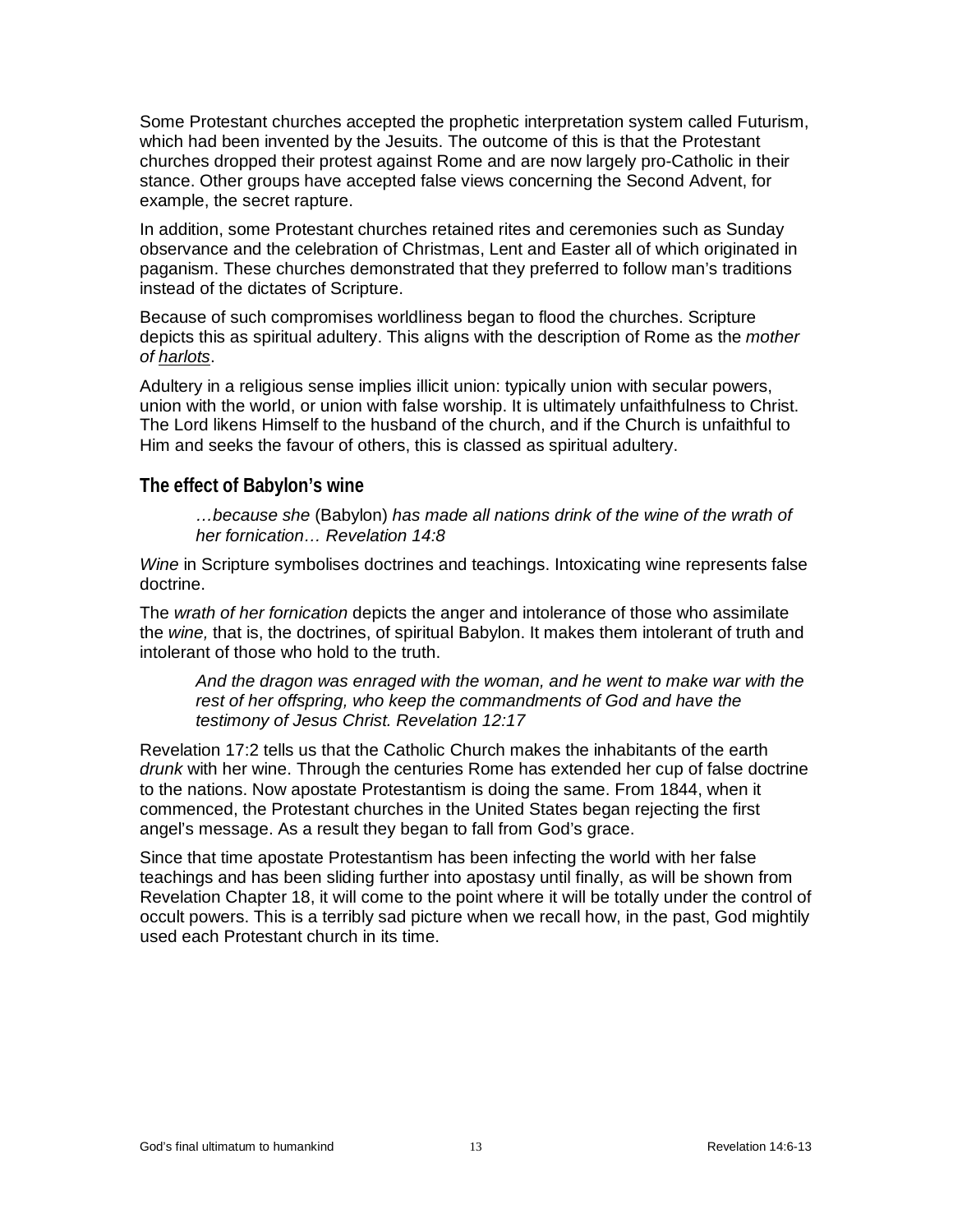# <span id="page-14-0"></span>**The third angel's message**

*Then a third angel followed them, saying with a loud voice, "If anyone worships the beast and his image, and receives his mark on his forehead or on his hand, he himself shall also drink of the wine of the wrath of God, which is poured out full strength into the cup of His indignation. He shall be tormented with fire and brimstone in the presence of the holy angels and in the presence of the Lamb. And the smoke of their torment ascends forever and ever; and they have no rest day or night, who worship the beast and his image, and whoever receives the mark of his name. Revelation 14:9-11*

This is an appalling picture and it is vital to comprehend its components correctly. Here is God's answer to the events of Revelation Chapter 13 where humankind is compelled under threat of boycott, then ultimately the threat of death, to worship the beast and his image and to receive his mark. Those who instigate this compulsion to worship falsely *will drink of the wine of the wrath of God.*

# <span id="page-14-1"></span>**The mark of the beast**

The *mark of the beast* has been covered in a previous topic<sup>[9](#page-14-3)</sup> where it was shown that this mark will involve the enforcement of Sunday sacredness.

Rome has continually claimed that Sunday sacredness is the mark of its authority. All who accept Sunday observance, when it is enforced by law, will thereby receive the *mark of the beast*. This is the only satisfactory explanation of the identity of the mark.

Many have claimed that no one knows what constitutes the mark of the beast. If that were true then the third angel's message is a meaningless puzzle comprised of guesswork and the integrity of God must be called into question. Some also confuse the number 666 with the mark of the beast, but the mark is a spiritual mark, not a number.

<span id="page-14-2"></span>Since the mid 1800's Seventh-day Adventists – the only movement which proclaims the Three Angels' Messages - have taught with conviction that the mark of the beast will consist of enforced Sunday observance.

## **The wine of God's wrath**

The third angel sounds *with a loud voice*, indicating that his message is to be proclaimed with power. It will be a world-wide message because the worship of the beast will encompass the whole globe. *All the world wondered after the beast,* it is stated, and every one whose name is not recorded in the Book of Life will be compelled to worship the beast. Therefore God's response must also be *to every nation, tribe, tongue and people.*

*… he himself shall also drink of the wine of the wrath of God, which is poured out full strength into the cup of His indignation... Revelation 14:10*

<span id="page-14-3"></span><sup>9</sup> A.P. Cooke, *The Head or the Hand*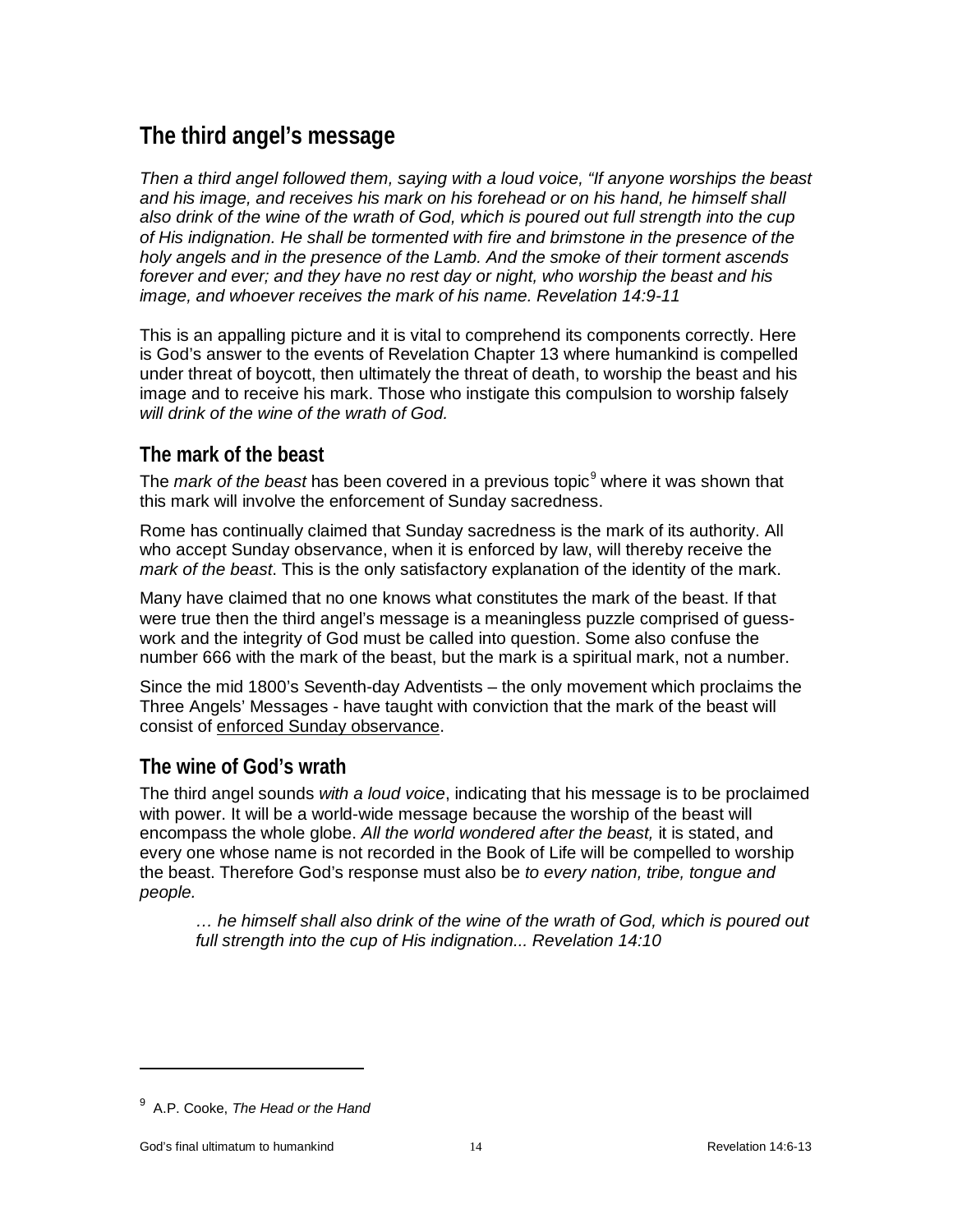Here is God's fearful threat to earth's last generation which worships the beast and his image and receives his mark. Notice that the message entails *two* cups, *two* wines and *two* examples of wrath:

*…the wine of the wrath of her* (Babylon's) *fornication…*

and

*…the wine of the wrath of God which is poured out without mixture...* 

Here indeed is a profound contrast. Babylon has a golden cup in her hand *full of abominations and the filthiness of her fornication* (Revelation 17:4). God's cup *overflows with indignation*. If we accept Babylon's cup then we will necessarily also receive the cup of God's wrath. On the other hand if we reject Babylon's cup of false doctrine, we will be the recipients of *the wrath of the beast*. It is comforting, however, that the wrath of the beast pales into insignificance when compared with the wrath of God.

## <span id="page-15-0"></span>**Seven last plagues**

John describes the wrath of God:

*Then I saw another sign in heaven, great and marvelous: seven angels having the seven last plagues, for in them the wrath of God is complete. Revelation 15:1*

These are punitive judgments, ordained by God and supervised by Christ and the angels.

*He shall be tormented with fire and brimstone in the presence of the holy angels and in the presence of the Lamb. Revelation 14:10*

These plagues do not come from natural causes - they are ordained by God and are therefore the result of divine justice.

*And the smoke of their torment ascends forever and ever; and they have no rest day or night, who worship the beast and his image, and whoever receives the mark of his name. Revelation 14:11* 

If these plagues had resulted from *natural* causes then all humans, just and unjust, would suffer the consequences; however those who reject the worship of the beast, and of his image and his mark will escape the wrath of God.

#### <span id="page-15-1"></span>**Complete destruction**

The description of God's wrath paints a frightening picture and on the face of it appears that this torment is eternal in its application. Indeed, some commentators have used Revelation 14:11 to teach that the unsaved will be damned to eternal hellfire. However, when we analyse the phraseology it is clearly drawn from the Old Testament account of the destruction of ancient Edom which was located southeast of the Dead Sea.

John the Revelator uses the imagery of Edom's punishment to depict the punishment of earth's final generation who worship the beast and his image. Understanding the context of Edom's destruction clarifies the meaning of the passage in Revelation.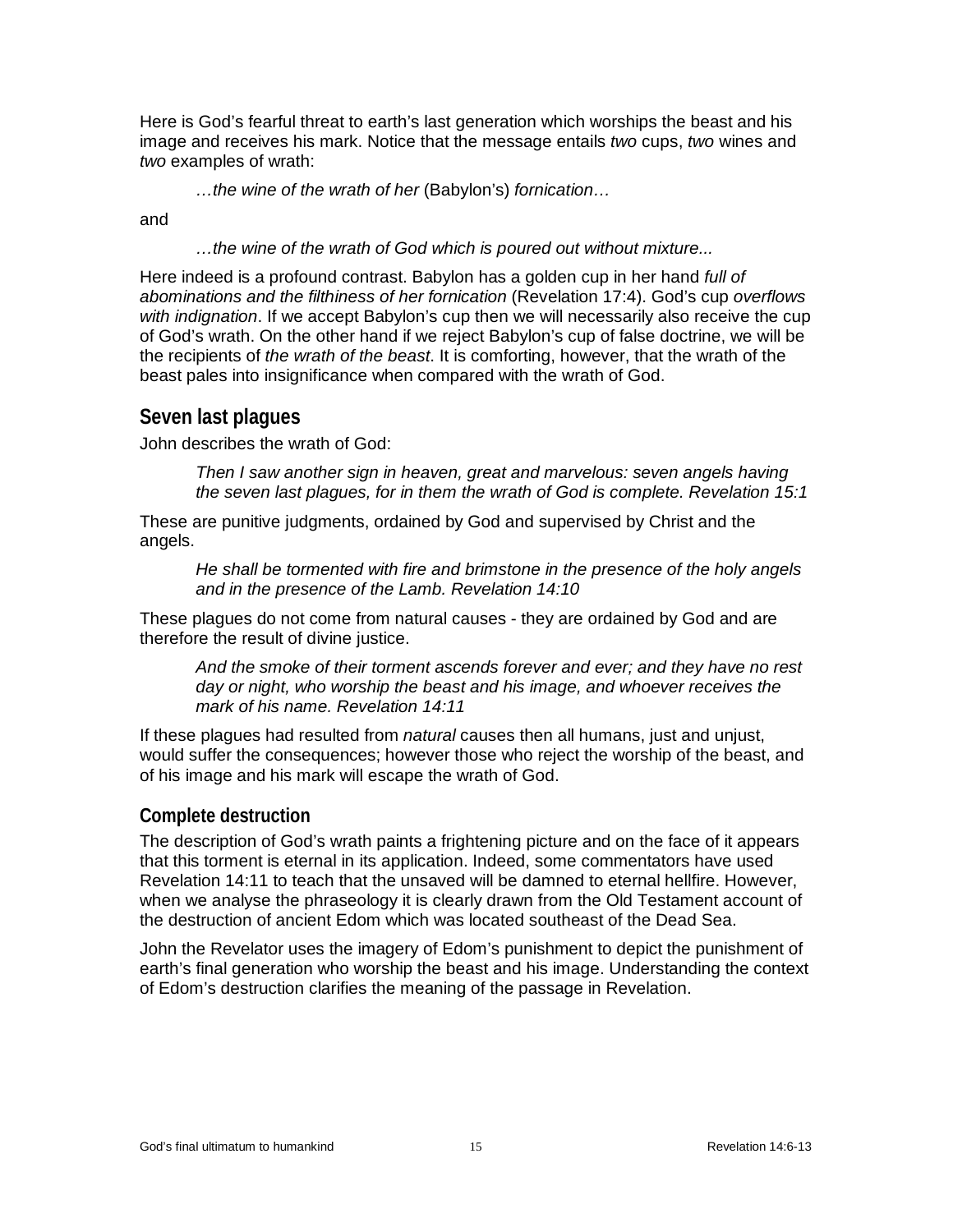*For My sword shall be bathed in heaven; Indeed it shall come down on Edom, And on the people of My curse, for judgment. The sword of the LORD is filled with blood, It is made overflowing with fatness, With the blood of lambs and goats, With the fat of the kidneys of rams. For the LORD has a sacrifice in Bozrah, And a great slaughter in the land of Edom. The wild oxen shall come down with them, And the young bulls with the mighty bulls; Their land shall be soaked with blood, And their dust saturated with fatness." For it is the day of the LORD's vengeance, The year of recompense for the cause of Zion. Its streams shall be turned into pitch, And its dust into brimstone; Its land shall become burning pitch. It shall not be quenched night or day; Its smoke shall ascend forever. From generation to generation it shall lie waste; No one shall pass through it forever and ever. Isaiah 34:5-10*

This is a picture of the total destruction of the Edomites and their civilization, and it is borrowed by the Revelator for his description of the punishment of the wicked at the end of time. The wording does not describe eternal torment, but rather complete and utter destruction – the effect of which lasts forever. While it is true that there will be a certain amount of suffering during the plagues, it is after all stated that they are *tormented day and night*, this does not refer to unending, eternal punishment.

## <span id="page-16-0"></span>**Characteristics of the saints**

*Here is the patience of the saints; here are those who keep the commandments of God and the faith of Jesus. Revelation 14:12*

This next verse in Revelation Chapter 14 presents a beautiful contrast. It is a description of those who have accepted the Three Angels' Messages and are the product or fruitage of these messages. It depicts those who have rejected the mark of the beast. These *saints* are distinguished by three characteristics.

#### <span id="page-16-1"></span>**1. Patience**

#### *…the patience of the saints…*

This indicates steadfast endurance. In the tremendous conflict with the beast that is just ahead, the saints will need to endure and maintain their integrity. They must refuse to yield. They must be willing to die rather than sin against God. In the last days when this conflict comes, the saints' characters will have developed to full maturity. They are steadfast in their faith. Their characters are established in righteousness (Isa 54:14).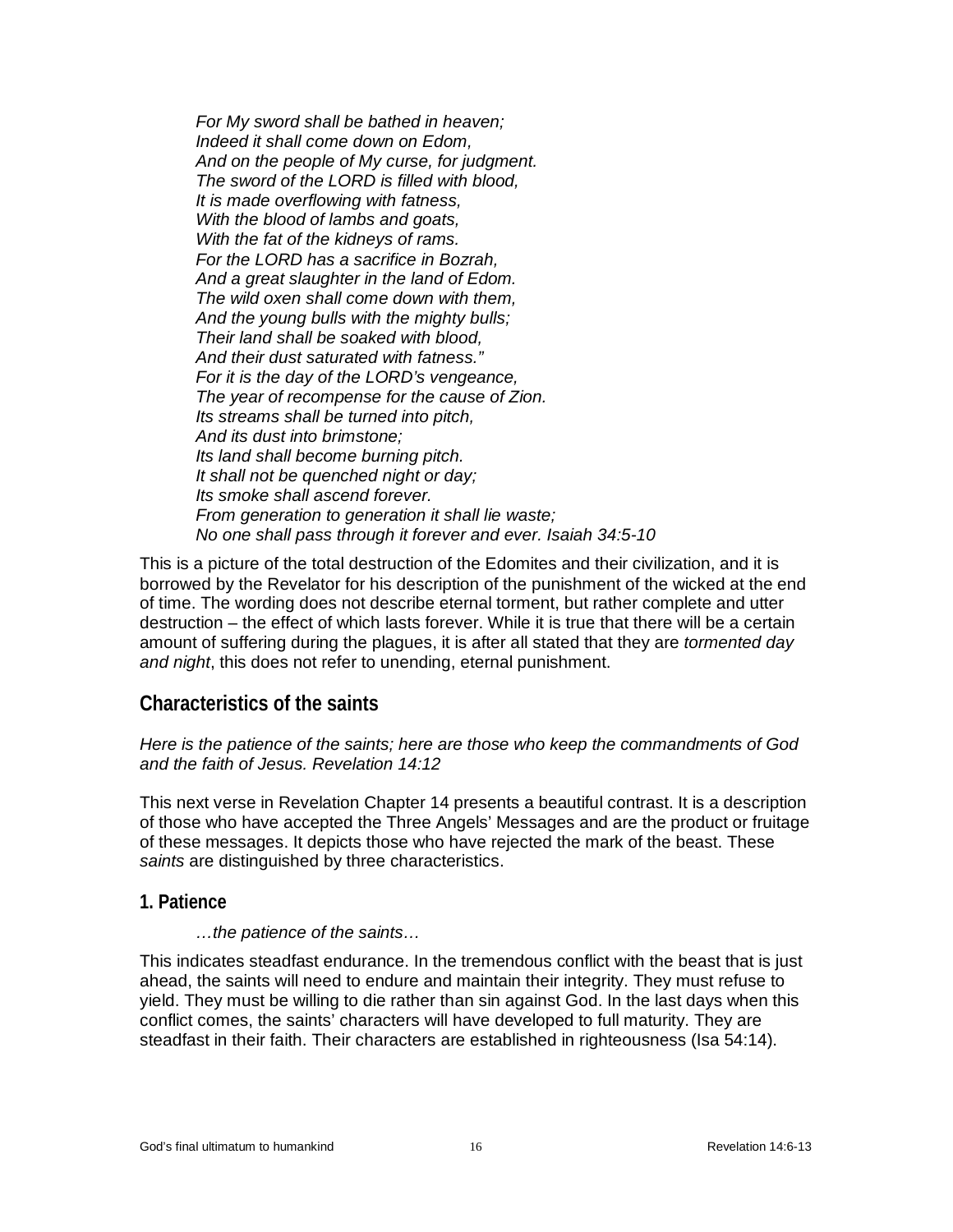*He who is unjust, let him be unjust still; he who is filthy, let him be filthy still; he who is righteous, let him be righteous still; he who is holy, let him be holy still. Revelation 22:11*

In his footnote on this verse Dr Weymouth declares:

*The word* (holy) *seems to denote development and crystallization of character immediately preceding the coming of the great Judge of all.*[10](#page-17-2)

Before the Second Advent, at the close of probation, God's people will be sealed. They will be holy, they will be settled in the faith, and they will be steadfast in their obedience.<sup>[11](#page-17-3)</sup>

#### <span id="page-17-0"></span>**2. Commandment keeping**

*…who keep the commandments of God…*

This is in stark contrast to those who comply with the laws and regulations of the beast, who obey men rather than God. God's people do not just proclaim the commandments of God - they observe them and they fulfill them. Therefore, in that *sin is the transgression of the law*, it means that by this point in history, the saints will have overcome sin entirely.

God's people of this current era endeavour to keep all of His commandments. And, in truth, they often fall short of God's ideal for them. However as they repent and confess their sins God forgives them - repeatedly. As they maintain their allegiance to the Saviour, they grow in grace by the enabling power of the Holy Spirit. Eventually they will come to the position where it will be said of God's people that truly, *here are those who keep the commandments of God*.

#### <span id="page-17-1"></span>**3. Faithfulness**

*…the faith of Jesus…*

What constitutes the faith of Jesus? There are three aspects to this phrase.

**The teachings of Jesus**. In one sense the term *faith* represents a body of belief or doctrine. The Three Angel's Messages - *the everlasting gospel* - involves the restoration of all the truths and teachings of Jesus which have been lost over the centuries. The Protestant Reformation which commenced in 1517 did not understand the complete gospel. Since that time the lost truths have been recovered and restored to their rightful place. As a result, in the last days the gospel to be proclaimed is the gospel in its fullness - the gospel fully restored.

**The confidence of Jesus**. The faith of Jesus also means possessing the same confidence in God that Jesus Christ possessed in His Father. Jesus is our great example, not just in deed but also in faith and trust. It will be this faith that will enable the saints to be victorious.

*…and this is the victory that has overcome the world - our faith. I John 5:4*

<span id="page-17-2"></span><sup>10</sup> Richard Francis Weymouth, *The Modern Speech New Testament* (New York: The Baker and Taylor Co., 1903) footnote to Revelation 22:12.

<span id="page-17-3"></span><sup>&</sup>lt;sup>11</sup> A.P.Cooke, *The Three Sealings of the Saints* (Sydney: Self published, 2010)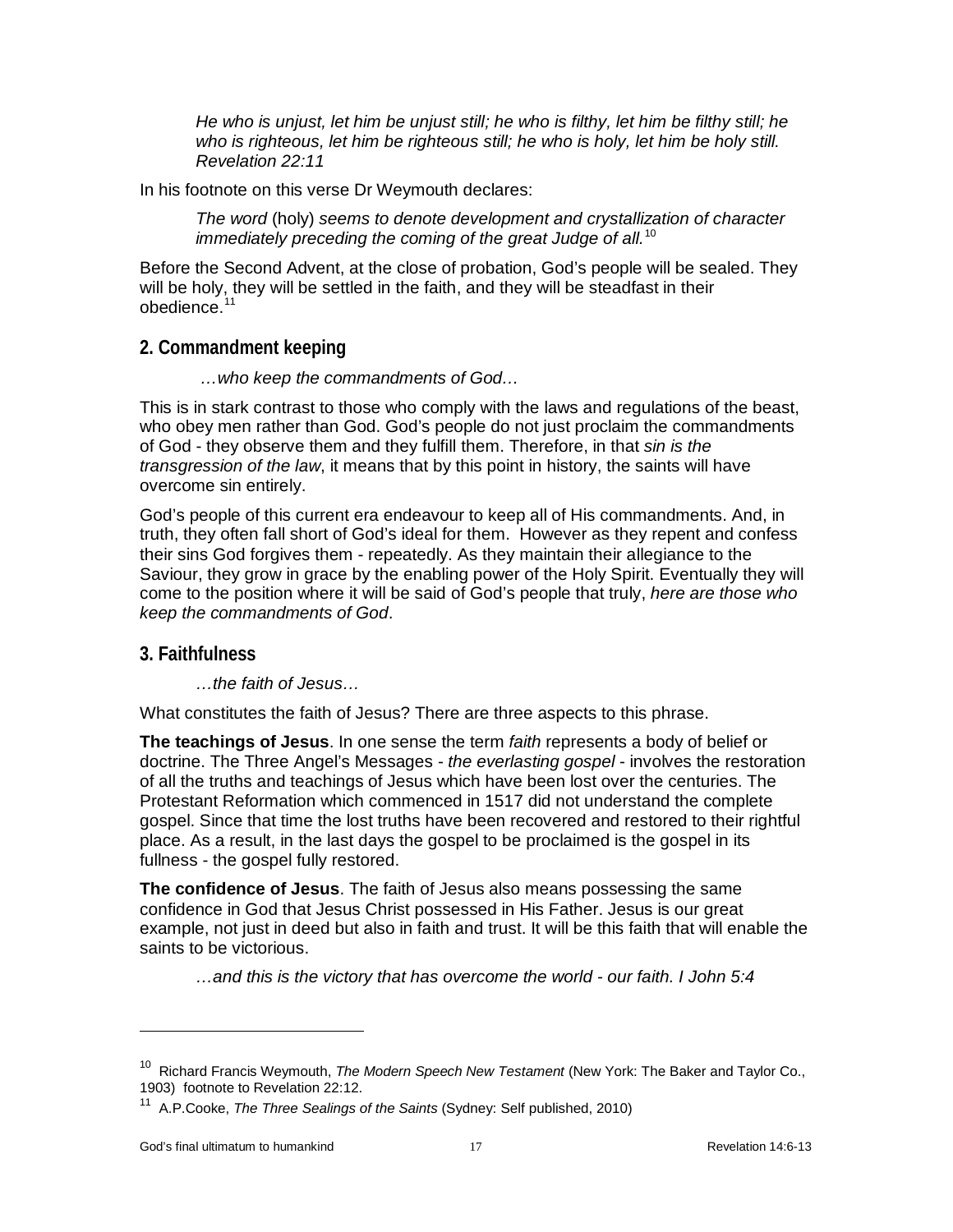*And I saw something like a sea of glass mingled with fire, and those who have the victory over the beast, over his image and over his mark and over the number of his name, standing on the sea of glass, having harps of God. Revelation 15:2*

If God's people are to gain the final victory they must possess the faith that Jesus had.

**Faith in Jesus**. The term *faith of Jesus* could also mean faith *in* Jesus. It encompasses faith in the Messiah's sacrifice, believing that it removes all our sin and guilt. It means faith in His resurrection, His intercession and His mediation**:** faith in His promises for the power to change us to prepare us for translation and the faith that one day soon He is returning to this earth in glory. It also refers to faith in His protecting power during the coming conflict involving the beast and his image.

# <span id="page-18-0"></span>**The righteous dead**

*Then I heard a voice from heaven saying to me, "Write: 'Blessed are the dead who die in the Lord from now on.'" "Yes," says the Spirit, "that they may rest from their labors, and their works follow them". Revelation 14:13*

#### *…Blessed are the dead…*

Not all the dead are blessed. Those who die outside of Christ will sleep the death of damnation. Jesus said:

*Do not marvel at this; for the hour is coming in which all who are in the graves will hear His voice and come forth - those who have done good, to the resurrection of life, and those who have done evil, to the resurrection of condemnation. John 5:28-29*

The *resurrection of life* applies to those who die trusting in Christ.

*Precious in the sight of the Lord is the death of his saints. Psalm 116:15*

Revelation Chapter 14:13 is a beautiful promise. Another Scripture states that *the dead in Christ shall rise first* (I Thessalonians 4:16). The blessing for those who rise first is clear:

*Blessed and holy is he who has part in the first resurrection. Over such the second death has no power, but they shall be priests of God and of Christ, and shall reign with Him a thousand years. Revelation 20:6*

In contrast, those who rise in the second resurrection are subject to the power of the second death.

In Verse 13 we notice that there is a unique blessing upon a special group of the righteous dead:

*…Blessed are the dead who die in the Lord from now on... Revelation 14:13*

This statement is saying that those who die before the Second Advent, but within the period when the Three Angels' Messages are being preached, will receive a special blessing if they have responded favorably to those messages. This is the setting of this remarkable promise.

There is also a special blessing upon those who remain alive and who are true to the Three Angels' Messages. They are referred to as *the one hundred and forty-four thousand* - the symbolic number representing those who will not see death but will rather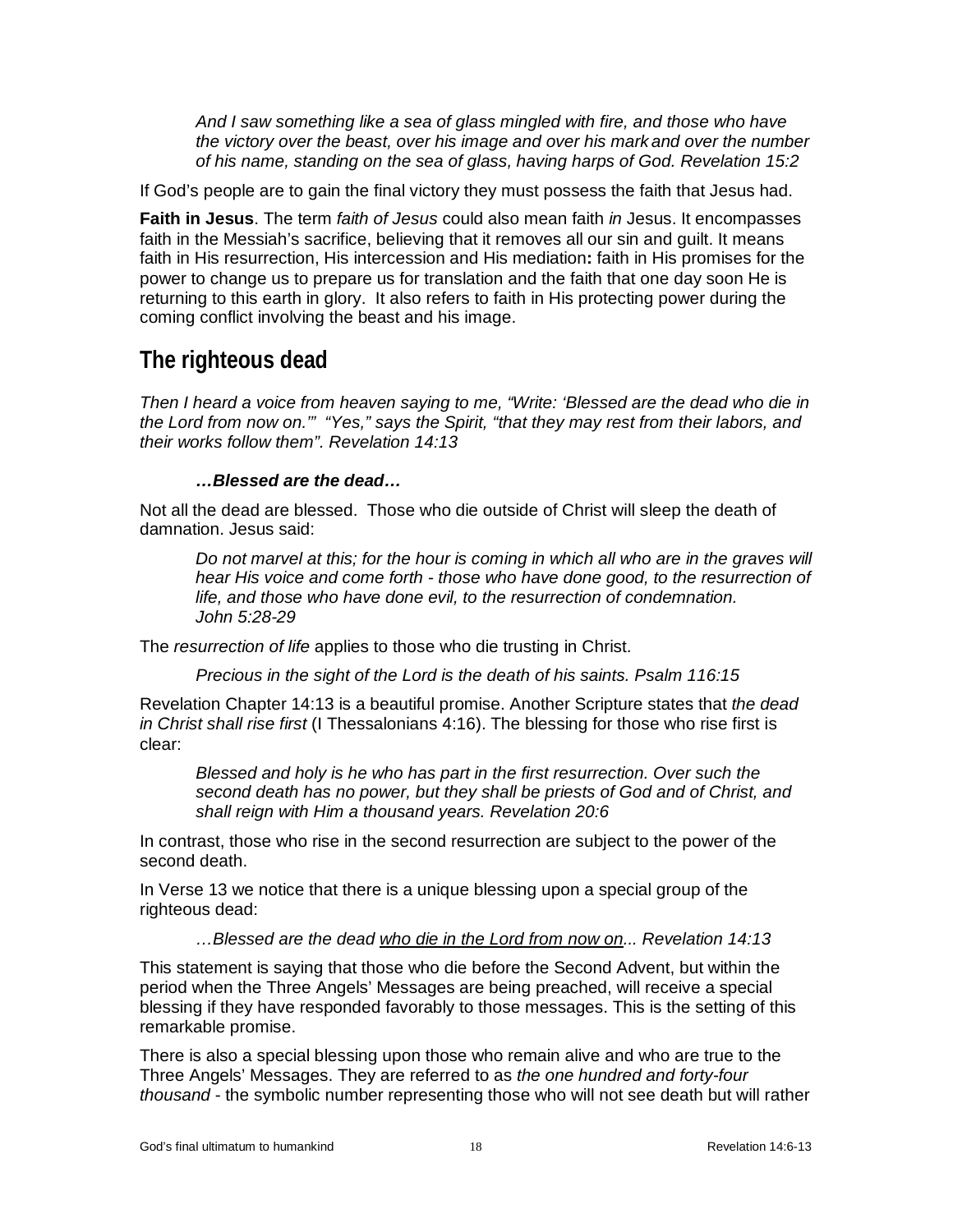be translated into the kingdom while still living. But the special blessing of verse 13 is upon the dead who die in the Lord during the preaching of the Three Angels' Messages. In the light of the above Scriptures this blessing appears to include a special resurrection. Scripture reveals that it is the privilege of some saints to rise from death before the general resurrection of the saints at the Second Advent.

*And many of those who sleep in the dust of the earth shall awake, some to everlasting life, some to shame and everlasting contempt. Daniel 12:2*

This verse is not referring to the general resurrection of the saints at the Second Advent, because in that resurrection only the blessed and holy take part (Revelation 20:6). In the resurrection of Daniel Chapter 12:2 we notice that there are some righteous and some wicked (that is, some are raised *to shame and everlasting contempt*) so this must refer to a different resurrection entirely. In fact, when we read Daniel chapter 12 we realise that verse 2 must apply to the time of trouble preceding the Second Advent.

*At that time Michael shall stand up, the great prince who stands watch over the sons of your people; And there shall be a time of trouble, such as never was since there was a nation, even to that time. And at that time your people shall be delivered, every one who is found written in the book. Daniel 12:1*

This verse describes the close of probation and the ensuing time of trouble during which the seven last plagues occur. During the plagues therefore, there is to be a special resurrection of some of the righteous and a particular group of the unsaved. Revelation 1:7 reveals that at the Second Advent some who had crucified the Messiah 2,000 years ago will be present.

*Behold, He is coming with clouds, and every eye will see Him, even they who pierced Him. And all the tribes of the earth will mourn because of Him. Even so, Amen. Revelation 1:7*

Those who mistreated the Son of God in His humility, who were responsible for nailing Him to the cross, will be raised from death before the Second Advent to see His return. Those also who unjustly condemned Him - the High Priest and his cohorts - will be raised at this time also. During the farcical trial that Jesus underwent, in answer to High Priest's demand to know as to whether Jesus believed Himself to be the Son of God, Jesus replied:

*It is as you said. Nevertheless, I say to you, hereafter you will see the Son of Man sitting at the right hand of the Power, and coming on the clouds of heaven. Matthew 26:63-64*

All of these guilty parties will be raised up before the Second Advent to see Christ returning. For them it will be a terrible experience characterized by bitter remorse and anguish of soul.

The special resurrection we are discussing here is generally known as *the partial resurrection*. According to Daniel Chapter 12:1 the *partial resurrection* takes place during the seven last plagues when God's people *shall be delivered* from their would-be slayers. The righteous living are delivered during the sixth and seventh plagues during the drying up of the River Euphrates<sup>12</sup>. Not long after this occurs, the special group of the righteous dead of the End Time are delivered from the grave and raised to everlasting

<span id="page-19-0"></span><sup>12</sup> A.P. Cooke, *The Drying up of the River Euphrates*, 2nd ed. (Sydney: Self-published, 2010)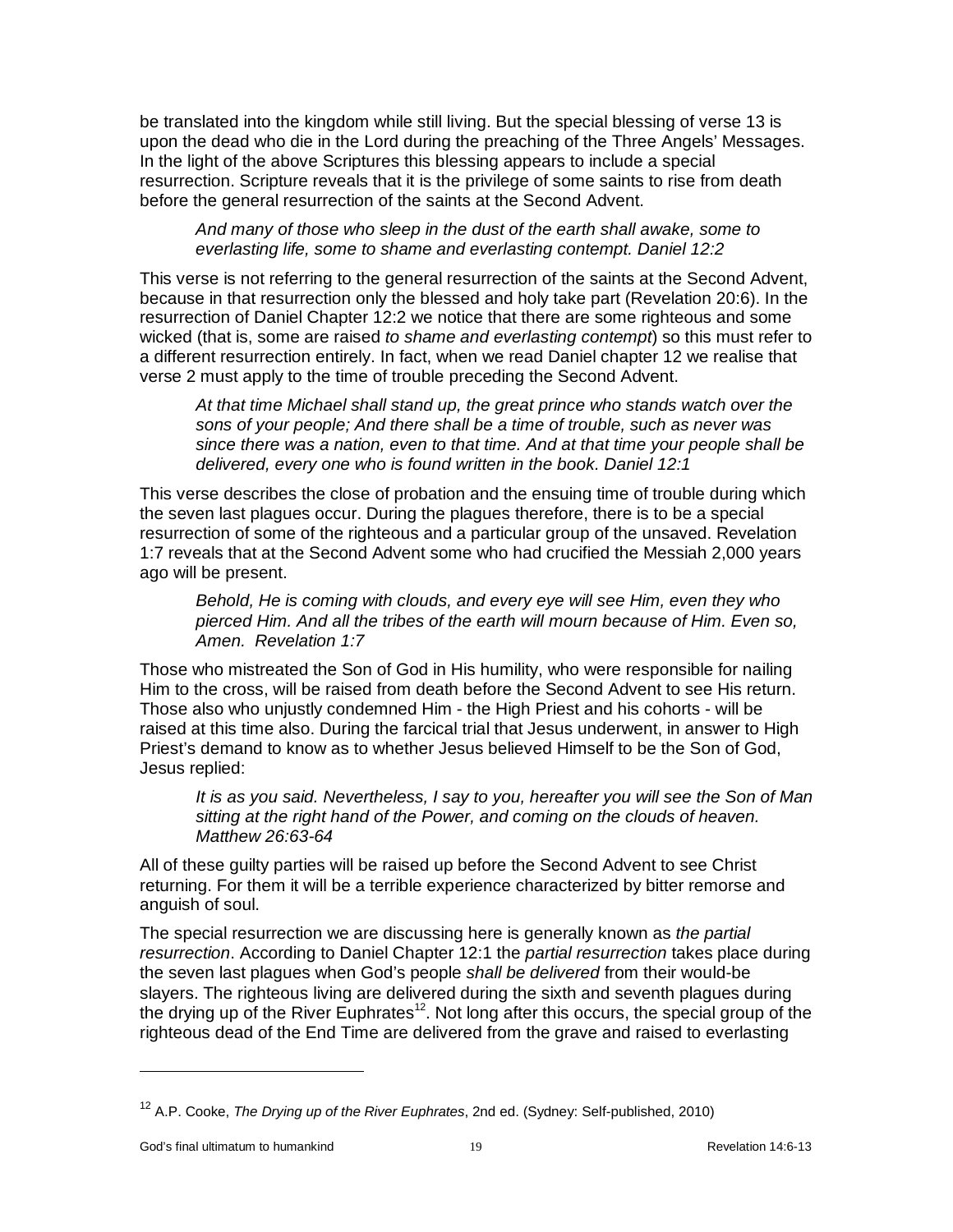life. It is enlightening to note the comments by the author of *The Great Controversy* on Daniel Chapter 12:1-2:

*Graves are opened and many of them that sleep in the dust of the earth… awake, some to everlasting life, and some to shame and everlasting contempt. All who have died in the faith of the Third Angel's Message, come forth from the tomb glorified, to hear God's covenant of peace with those who have kept his law.*[13](#page-20-1)

## <span id="page-20-0"></span>**Rest from labour**

*… "Yes," says the Spirit, "that they may rest from their labours…."*

The word *labours* here means *wearying toil* or *strenuous effort*. The word is used in the New Testament of the believers' labour of love in the cause of Christ. Often this involves wearying toil, just as the Apostle Paul experienced:

*… in weariness and toil, in sleeplessness often, in hunger and thirst, in fasting often, in cold and nakedness…. 2 Corinthians11:27*

The Revelator is referring to the wearying toil of God's saints in proclaiming the Three Angels' Messages – referring to both the pioneers and those also who labour all over the world in more modern times.

During his ministry James White performed the work of three men and finally died from overwork. Ellen White was involved in wearying toil in the cause of Christ for over seventy years. Colporteurs, evangelists and missionaries in isolated, uncivilized areas often laboured under great difficulties in the proclamation of God's last message.

On the other hand there are many who will have died during the Third Angel's Message who, while not having experienced the wearying toil of the pioneers, yet may also share in the partial resurrection. It may be that the wearying toil and strenuous effort depicted could also refer to the labour involved in fighting the good fight of faith - the continuing struggle against the carnal nature, against *principalities and powers, against spiritual hosts of wickedness in the heavenly places* (Ephesians 6:12). As one author has written

*There are living upon our earth men who have passed the age of fourscore and ten. The natural results of old age are seen in their feebleness. But they believe God loves them. The seal of God is upon them, and they will be among the number of whom the Lord has said 'Blessed are the dead that die in the Lord'. With Paul they can say, I have fought a good fight, I have finished my course, I have kept the faith, henceforth there is laid up for me a crown of righteousness which the Lord, the righteous judge shall give me at that day, and not to me only, but unto all them also that love his appearing. There are many whose grey hairs God honors because they have kept the faith.*[14](#page-20-2)

<span id="page-20-1"></span><sup>13</sup> Ellen G. White, *The Great Controversy* (Mountain View, CA.: Pacific Press Publishing Assn., 1898) 982.

<span id="page-20-2"></span><sup>14</sup> Ellen G White, "Letter 207, 1890, God Honours the Faithful Aged," in *SDA Bible Commentary*, ed. FD Nichol (Washington DC: Review & Herald Publishing Assoc, 1957), 982.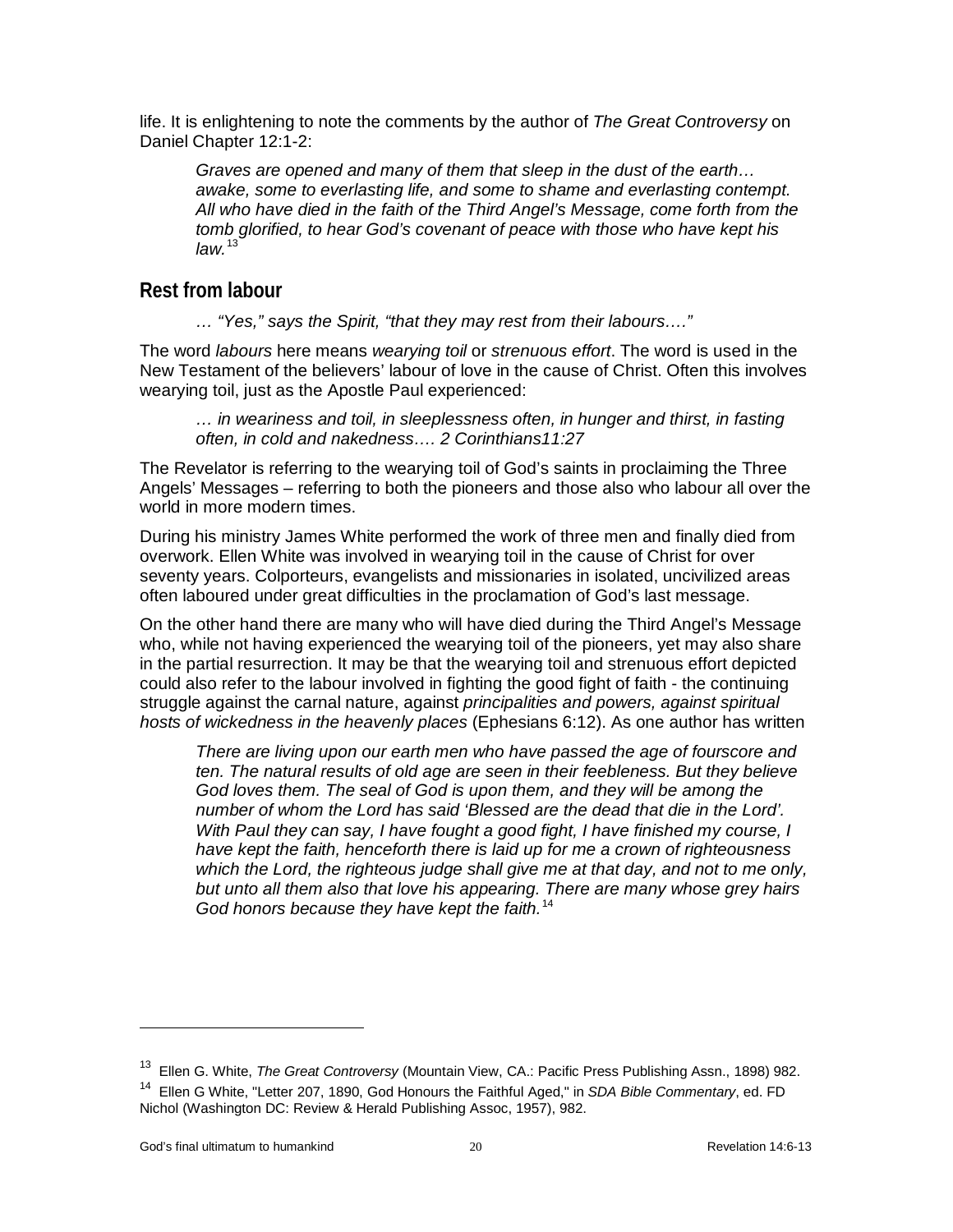Again:

*Though Christ is everything, we are to inspire every man to unwearied diligence. We are to strive, wrestle, agonize, watch, pray, lest we shall be overcome by the wily foe… Teach man to co-operate with God, that he may be successful in overcoming.*[15](#page-21-2)

## <span id="page-21-0"></span>**A special reward**

#### *"…and their works follow them". Revelation 14:13*

When God's people are laid to rest they are not overlooked by God. He remembers their works, because we read that they are rewarded *according to their works*. Their works are regarded as significant during the Three Angels' Messages because they have been called to walk in opposition to popular religion, to sacrifice status, position and the favour of family, peers and colleagues. They have been called to a life of temperance and reform as well as to the sacrifice of time and of money for the salvation of others.

They have been called in a special way to separate from the degenerating world, and for many this will mean having to endure hostility. For some it has resulted in imprisonment and even martyrdom. Before the close of probation *there will be many martyrs*. [16](#page-21-3) Already in some areas men and women are sacrificing their lives for Christ. Before the close of probation many more will be called upon by God to bear testimony to their faith by their death. God will reward them according to their works and it appears that their reward will be to share in the special resurrection.

At the commencement of the Three Angels' Messages (Revelation 14:1-5) we have already discovered the special reward of the one hundred and forty-four thousand those who are living at Christ's second coming.

At the conclusion of the Three Angels' Messages we find also a special reward for those who die believing in those messages.

#### <span id="page-21-1"></span>**Characteristics of the partial resurrection**

The partial resurrection is a unique event which is even superior to the general resurrection of the dead saints at the Second Advent. While the majority of the righteous will be raised up at the actual Advent when Christ is already in the heavens above, the partial resurrection occurs a few days prior to the appearance of Christ. This will represent a vast difference in that those just resurrected will be able to witness the aweinspiring occurrences that climax in the Advent. They will experience events which, in life, they looked forward to with great anticipation and for which they labored so diligently.

The participants in the partial resurrection will rise from death after the living saints are delivered from their oppressors. There is every chance that they will witness the destruction of the religious leaders by their own followers. They will no doubt witness the gigantic earthquake associated with the seventh plague, with the mountains disappearing and the hail devastating the earth, yet they will witness it all without experiencing their terrible effects.

<span id="page-21-3"></span><span id="page-21-2"></span><sup>15</sup> Ellen G. White, *Selected Messages* (Washington DC: Review and Herald Publishing Assoc, 1958) 1:381.  $16$  Ibid. 3:397.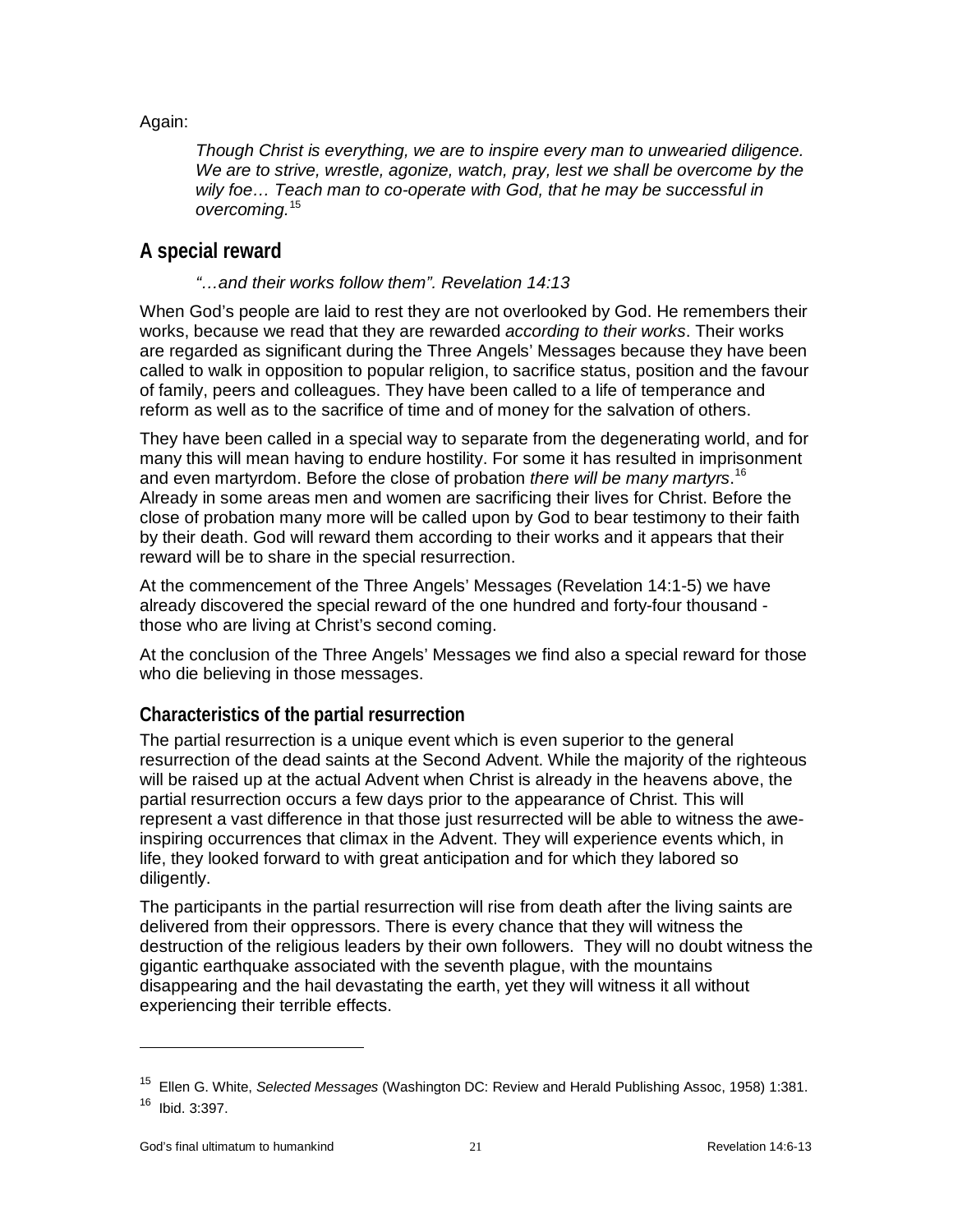They will see the atmosphere depart, the dark clouds rolling away amid the deepest thunder, while yonder on the eastern horizon they will behold that small, distinctive, captivating cloud which transfixes every eye. With awe and inexpressible gratitude they gaze upon that cloud as it moves toward the zenith of the sky. With the living saints they will call:

#### *…Behold, this is our God. We have waited for Him, and He will save us... Isaiah 25:9*

Confined in their graves for a period of time they have awaited this time. At last God rewards these faithful individuals by giving them the privilege of observing Christ returning to the earth. They behold the remarkable transformation of that small dark cloud from black to brilliant white as it draws nearer to the earth. Soon they discern in the midst of the cloud the figure and face of the Lord Jesus enthroned and crowned - a sickle in his hand - surrounded with multiplied millions of radiant beings.

The participants in the partial resurrection witness the greatest event ever known in the history of the universe - the transcendent glory of the returning Messiah with the heavenly hosts. With awe-inspiring rapture they hear the clear resounding peals of the trumpet echoing across the heavens. They hear Christ's wonderful voice, in moving tones, calling to the sleeping saints of the ages:

#### *Awake, awake, awake you that sleep in the dust, and arise! [17](#page-22-0)*

In that voice is creative power, so throughout the earth from every graveyard, tombs burst open in immediate response to His call and the sleeping saints rise and step from their graves. Those who have risen in the special resurrection watch as guardian angels flash from the clouds to gravesides to welcome back to life the ones whom they tended during their lives.

Throughout the earth is found the resurrected dead, a vast army of multiplied millions of glorified beings of all ages and races. They are aglow with immortality. When they come forth from the grave they realize that they have been delivered from death and they burst forth into grateful and glorious song. As the prophet Isaiah declared:

*Your dead shall live; together with my dead body they shall arise. Awake and sing, you who dwell in dust; for your dew is like the dew of herbs, and the earth shall cast out the dead. Isaiah 26:19*

They sing:

 $\overline{a}$ 

*Death is swallowed up in victory. O Death, where is your sting? O Hades* (grave)*, where is your victory? I Corinthians 15:54 -55*

The righteous living also join in this beautiful song, proclaiming their victory over death. Amazing victory! Incredible reward!

*…Even so, come, Lord Jesus! Revelation 22:20*

<span id="page-22-0"></span><sup>17</sup> Ellen G. White, *The Great Controversy* 644.